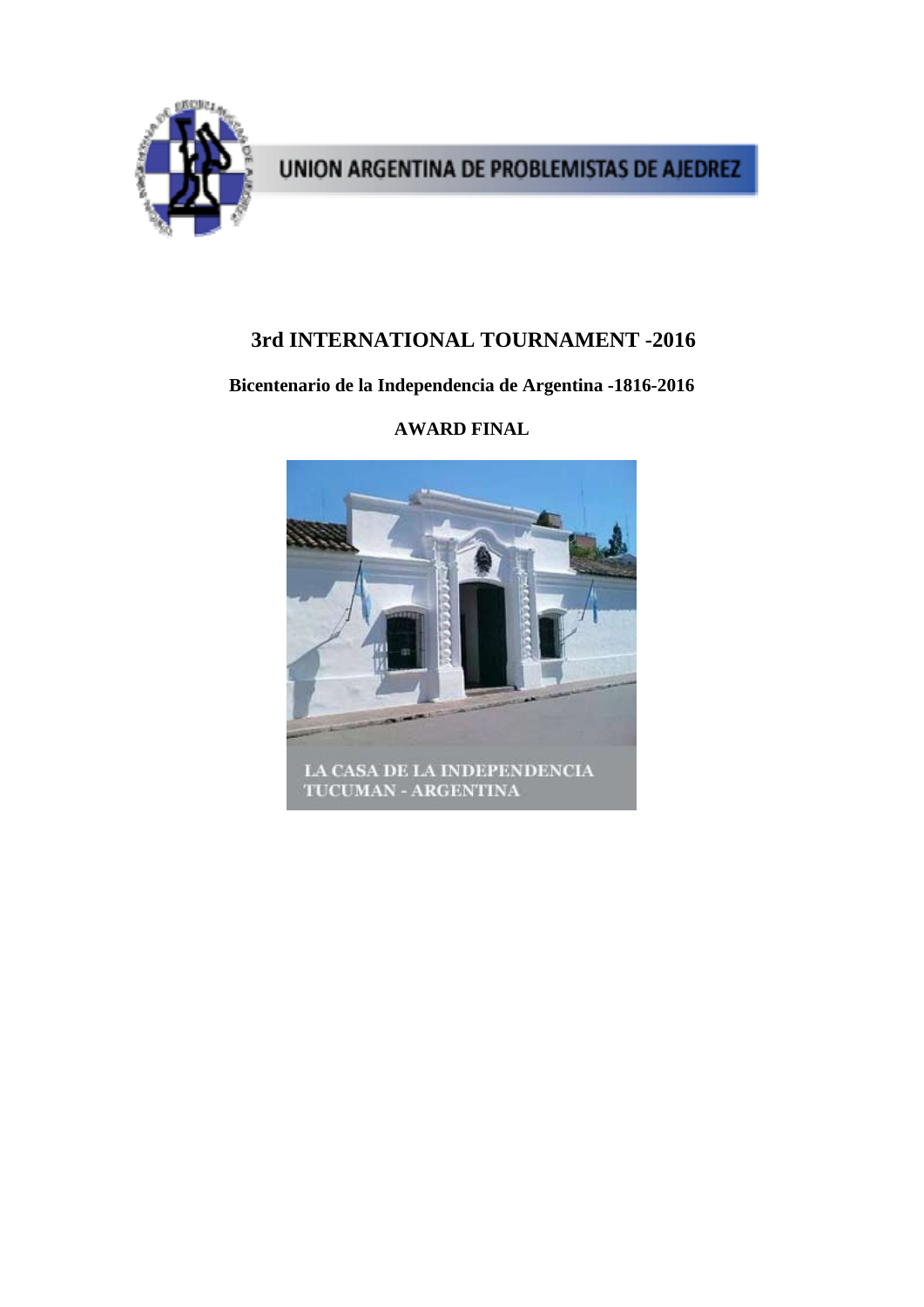

# *AWARD FINAL*

# **3rd INTERNATIONAL INTERNET TOURNAMENT UAPA JT Bicentennial of Independence (1816-2016)**

**Section A: Thematic Theme : « A study ends in mate the black king.. The final move makes White Pawn».**

**Section B: No set theme.** 

**B.1. Studies Win – B.2. Studies Draw** 

**The problematicists Argentina Chess Union (UAPA) gives the thank all participants of this tournament. Special thanks to Pavel Arestov for his collaboration to act as judge, who has performed his assignment with remarkable dedication.** 

**After the deadline (9-07-2016), the director shipping at the judge all studies in format pgn and PDF** 

**There were 57 studies , 29 composers of 15 countries** 

**Participants: Alain Pallier (France); Richard Becker (USA); Anatoly Skripnik (Russia); Michal Hlinka (Slovakia); Ľuboš Kekely (Slovakia); Martin Minski (Germany); Daniel Perone (Argentina); Vladislav Tarasiuk (Ukraine); Valery Kalashnikov (Russia); Beqa Akhaladze (Georgia); Andrezj Jasik (Poland); Daniel Keith (France); Alexander Stavrietsky (Russia); Mikhael Zinar (Ukraine); Michael Roxlau (Germany); Arpad Rusz (Rumania); Alexander Zhukov (Russia); Emilian Dobrescu (Rumania); Vladimir Neistadt (Russia); David Gurgenidze( Georgia); Vladimir Samilo (Ukraine); Marcel Dore (France); Leonid Topko (Ukraine); Marco Campioli (Italy); Jan Timman (Netherlands); Leonard Katsnelson (Russia); Mario G.García (Argentina); Darko Hlebec (Serbia) ; Olivér Dorogi (Hungary);** 

> **Sebastián Palomo Coordinator of Tournaments**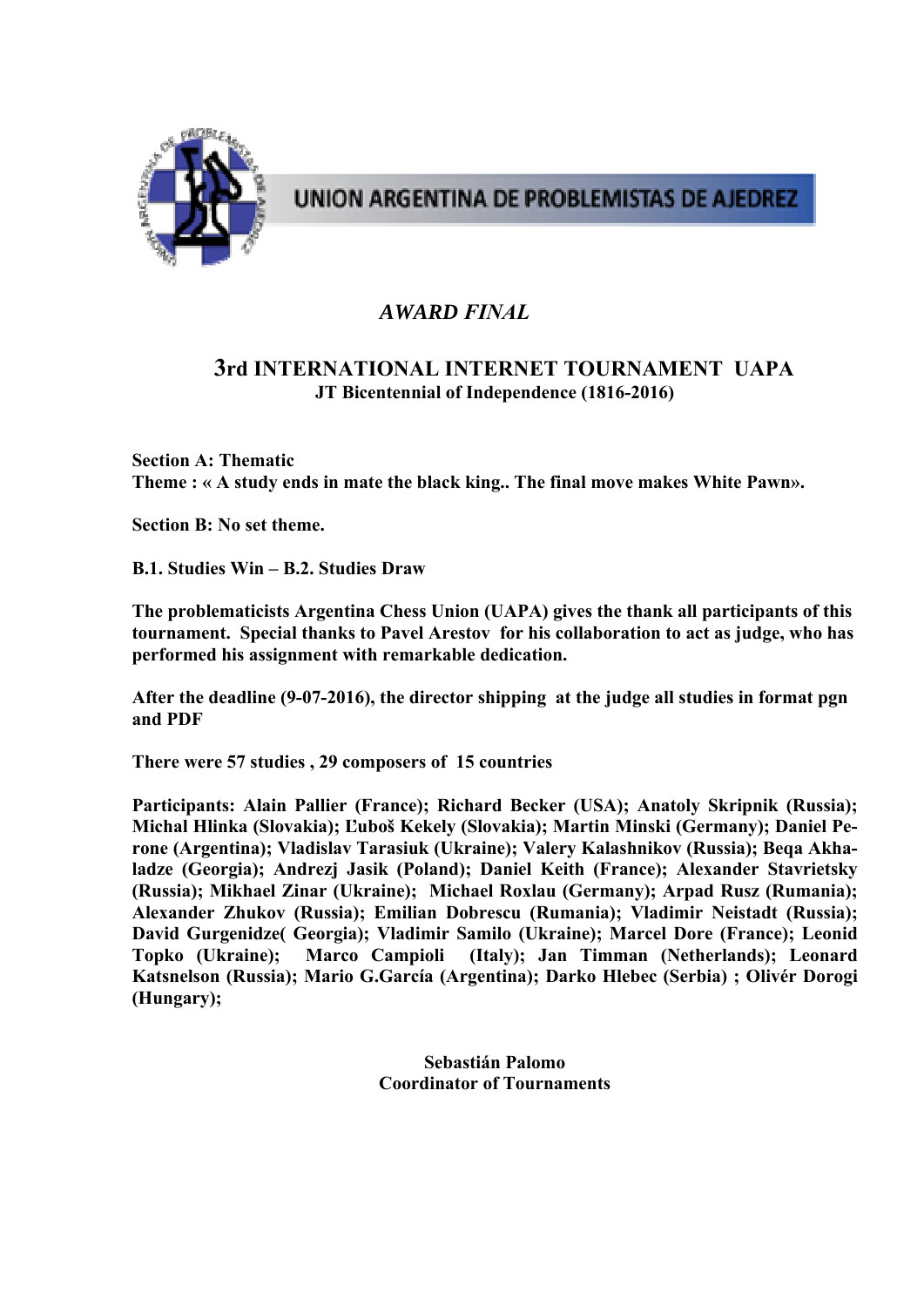

# **Section A: Thematic**

**Theme : « A study ends in mate the black king.. The final move makes White Pawn»**



## **Nº18 Jan Timman & Mario G. Garcia (Netherlands- Argentina)**

**1.Ra7+!** Sacrifice [1.Kxc5? Rxc2+÷] **1...Kxa7 2.c8Q Rd2+ 3.Ke5 Rg5+** [Main 3...Rd5+!? Sacrifice 4.Kxd5 Rxc2+ 5.e4 Bxe4+ 6.Kd6 Nb7+ 7.Ke7! *(*Try in this line : *7.Kd7? Rxc8 8.Kxc8 Nc5 9.b6+ Ka8 10.Ne6 Bb7+ 11.Kc7 Na6+!=)* 7...Rxc8 8.Ra6+ Kb8 9.Nd7+ Kc7 10.Rc6+ Bxc6 11.b6# model mate] **4.Kf4 Bb7 5.Qc7 Rdg2** [5...Rxc2 6.Qb6+] **6.Qa5+** /b6 [6.e4? R2g4+ 7.Kf3 Rg3+ 8.Ke2 a2=; 6.Qb6+ Ka8 *(6...Kb8 7.Qd8+ Ka7)* 7.Qd8+ Ka7] **6...Kb8 7.Qd8+ Ka7** [7...Bc8 8.Rb6+ Ka7 9.Qc7+ Bb7 *(9...Nb7 10.Ra6#* mate*)* 10.Rxb7+ Nxb7 11.Nd7 R2g4+ 12.Kf3 Rg3+ 13.Ke2 Rg2+ 14.Kd3 Rd5+ 15.Kc3 Rxd7 16.Qxd7+-] **8.Ra6+ Nxa6** [8...Bxa6 9.b6+ Kb7 10.Qc7+ Ka8 11.Qa7# mate*(11.Qc6+? Kb8 12.Nd7+* is loss of time*)* ] **9.b6#** mate .The figure of mate in main with antecedent in study with error

Красивый 2-х вариантный этюд, заканчивающийся матами белой пешкой в обоих вариантах. Небольшая

дуаль в одном из вариантов не помешала этому этюду победить в разделе.<br>2 beautiful variants with matte of white pawn, in both cases. A small dual in one embodiment, has not prevented that this study, win the section**.** 

## **Nº14 Martin Minski (Germany)**

**1.Nd6!** [1.Nd8?? Bc4+ 2.Kf8 d2–+] **1...d2** [1...Bxc8 2.Nf7+ Kg6 3.Nxe5+ Kf6 4.Nxd3 Ba6 5.Ne1+-] **2.Nf7+**  [2.Bf5? Bc4+! 3.Nxc4 d1Q=; 2.Nf5+? Kg6 3.Ne7+ Kh6! 4.Nf5+ Kg6=] **2...Kg6 3.Bf5+** [3.Kf8?? Bxc8–+] **3...Kf6 4.Kf8 Bc4** [4...Bb5 5.f4+-; 4...d1Q 5.f4+-] **5.Nd6!** switchback (6.Ne8#) [5.f4?? Bxf7–+] **5...Bb5! 6.f4!** [6.Nxb5?? d1Q–+] **6...d1Q 7.Nf7!** switchback **7...Qa1** /Qd4 [main 7...Qc1 /Qd2 8.fxe5#; main 7...exf4 8.e5#; main 7...gxf4 8.g5#] **8.fxg5#** 

Легкий «воздушный» этюд c острой борьбой сторон, в финале которого белые побеждают превосходящие силы черных.

Easy "air" of the study, with acute struggle of the parties, the final of which White wins the superior forces of the black..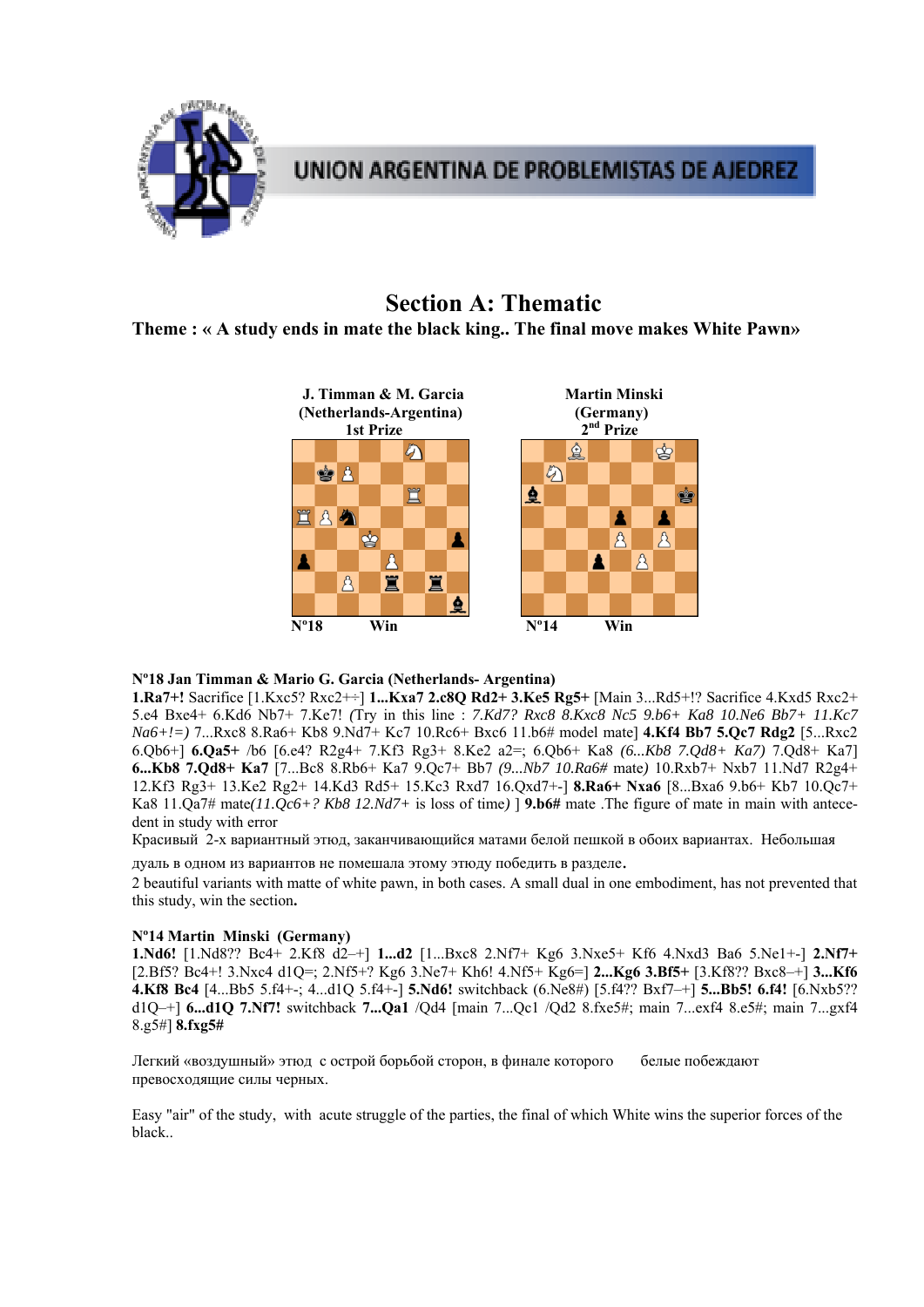

#### **Nº5 Alexander Zhukov (Russia)**

**1.g7!** [1.Rxe7+? Kd4! 2.Re4+ Kc5! 3.g7 Qg6 4.gxh8Q Qxe4+=; 1.gxf3+? Kf5! 2.g7 *(2.Rc5+ e5 3.g7 Qe8! 4.Nf8 Qa4+=)* 2...Qe8! 3.Rxe7 Qa4+=] **1...Qe8 2.Rxe7+!** [2.Rc4+? Kd5! 3.Nf8 Kxc4 4.g8Q+ Nf7! 5.Qg4+ Kc5=; 2.exf3+? Kf5!=] **2...Qxe7 3.exf3+!** [3.gxh8Q? Qc5+=; 3.gxf3+? Kf4! 4.e3+ Kxf3 5.gxh8Q Kxf2!=] **3...Kf4** [3...Kd5 4.g8Q+ Nf7 5.Qa8++- witch the exange queen; 3...Kf5 4.g4+ Kf4 5.gxh8Q Qe2+ 6.Kb3! Qe6+ 7.Kc3 Qe1+ 8.Kc4 Qe6+ 9.Kd4 Qd6+ 10.Kc3! Qa3+ 11.Kc4+- slipping!] **4.gxh8Q Qe2+!** [4...Qc5+ 5.Qc3+-] **5.Kc3!** [5.Kb3? Qb5+=] **5...Qe1+ 6.Kc4** [6.Kb3? Qe6+!=; 6.Kd3? Qf1+! 7.Kd2 Qxf2+=] **6...Qe6+** [6...Qe2+ 7.Kd5+-] **7.Kc5!** [7.Kb5? Qd5+=; 7.Kd4? Qd6+!=] **7...Qe7+** [7...Qf5+ 8.Kd6+-] **8.Kc6** [8.Kb6? Qd6+!=; 8.Kd5? Qd7+!=] **8...Qe6+ 9.Kc7**  [9.Kb7? Qd7+!=] **9...Qe7+** [9...Qc4+ 10.Kd6+-] **10.Kc8!** climb - string! [10.Kb8? Qd6+! 11.Kc8 Qc6+=] **10...Qe6+**  [10...Qc5+ 11.Kd7+-] **11.Kd8!** [11.Kb8? Qb6+=] **11...Qd6+** [11...Qd5+ 12.Ke7+-] **12.Ke8!! Qb8+ 13.Kf7! Qxh8 14.Nf8!! Qa1** /g2 [14...Kf5 15.g4+ Kg5 16.h4++-; 14...Kg5 15.h4++-] **15.Ng6+ Kf5** [15...Kg5 16.h4+ Kf5 *(16...Kh5 17.g4#* third correct mat!*)* 17.g4# second correct mat!] **16.g4+ Kg5 17.h4#** correct mat! Three correct mates with two pawns!

Интересный этюд , в котором для победы белый король совершает «вояж» через всю доску. An interesting study in which to win the White King performs "trip" across the borrad

## **Nº16 Peter S. Krug (Austria)**

**1.f7+!** [1.gxh3? Rxa5=] **1...Kxf7** [1...Kf8 2.g6 Nf6+ *(2...Ng5+ 3.Kf4+-)* 3.Kd4 hxg2 4.Rb1+-] **2.g6+ Kxg6 3.Ne5+ Kh5** [3...Rxe5+ 4.Kxe5 hxg2 5.Rg1+-] **4.g4+ Kh4** [4...Kg5 5.Rf5+ Kh4 6.Rh5#] **5.Kf4 Rxe5** [5...g5+ 6.Ke4 Rxa5 7.Rf7 Ra4+ 8.Kd5+-] **6.Kxe5 Nf6 7.Rxf6!** [7.Kf5? Nxg4 8.Rf4 h5 9.Kg6 a6= 10.Kf5 g5 *(*or *10...g6+ 11.Kxg6=)*  11.Rd4 stalemate] **7...gxf6+ 8.Kf4!** [Thematic try : 8.Kf5? a6! zz 9.Kf4 h5 10.g5 *(*or *10.gxh5 Kxh5 11.Kf5 Kh4 12.a4 Kh5=)* 10...f5! 11.Kxf5 Stalemate] **8...a6** [8...h5 9.g5+-] **9.Kf5!** zz **9...h5 10.g5 fxg5 11.a4 g4 12.Kf4 g3 13.hxg3#**

Хороший игровой этюд с неожиданной жертвой белой ладьи и возникающим затем взаимным цугцвангом. Good gaming in the study with an unexpected sacrifice of the white rook, and then arises a mutual zugzwang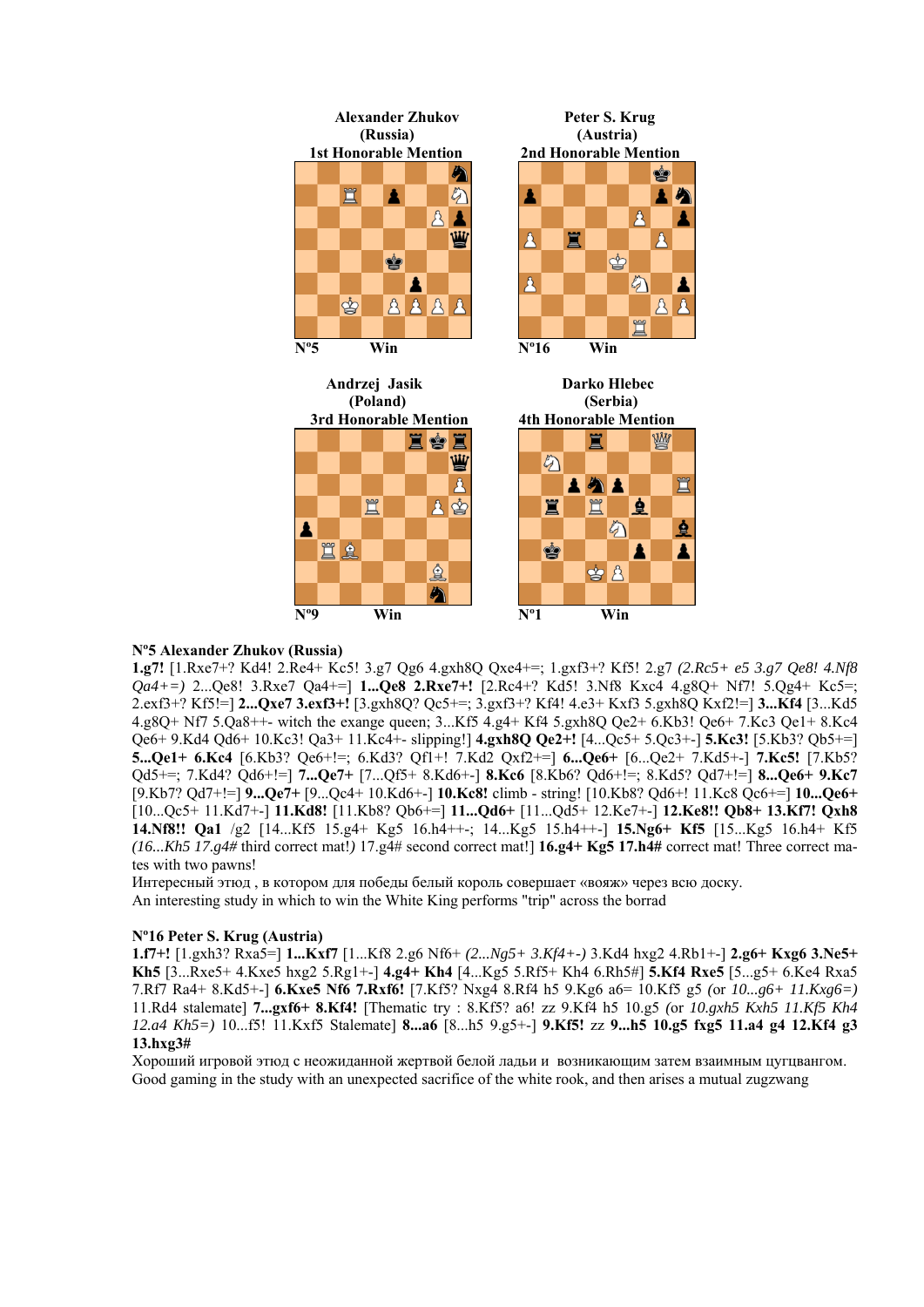### **Nº 9 Andrzej Jasik (Poland)**

**1.Rd6! Nf3 2.Bxf3** [Try: 2.Rbb6? Qf7+ 3.Rg6+ Kh7 4.Rb7 Qxb7 5.Rg7+ Qxg7 6.hxg7 Nxg5 7.Kxg5 Rf5+! 8.Kxf5 Rg8!=] **2...Rxf3 3.Rb8+ Rf8 4.Rb7! Qxb7** [4...Rf7 5.Rd8+ Rf8 6.Rxh7 Rxh7 7.Rxf8+ Kxf8 8.g6+-] **5.Rg6+ Kh7**  [5...Kf7 6.Rg7+ Ke6 7.Rxb7+-] **6.Rg7+! Qxg7 7.hxg7 Rfg8** [7...Rc8 8.g6+ Kg8+ 9.gxh8Q#] **8.g6#** mate Приятный этюд с финальным пешечным матом. A nice study to the with one matt, as definitive weapon

### **Nº1 Darko Hlebec (Serbia)**

**1.Nbc5+!** [1.Rxb5+? cxb5 2.Nxd8 Nxe4+ 3.Ke3 f2 4.Nxe6 Kb2! 5.Nd4 Bg5+ 6.Qxg5 Nxg5 7.Kxf2 Bd7 8.Rh5 Ne4+ 9.Kf3] **1...Kc4** [1...Kb4 2.Nd3+ Ka5 3.Qxd8+! Bxd8 4.Rxd6 Rd5 *(4...f2 5.Ndxf2 Bc7 6.Ke1 Bxe4 7.Nxe4 Bxd6 8.Nxd6+-)* 5.Rh5 /h8+-; 1...Ka2 2.Nc3+ Kb2 e.g. 3.Nd1+ Kb1 4.Rxh4 Rxg8 5.Nc3+ Kb2 6.Rxd6 Rxc5 7.Na4+] **2.Rd4+! Kxd4 3.Qg7+ e5** [3...Kc4 4.Qc3+ Kd5 e.g. 5.exf3 .Nxe4+ *(5...Nc4+ 6.Kd3 Bf2 7.Na4+-)* 6.fxe4+ Kd6 7.Rxh4 Rxc5 8.Qf6+-] **4.Rxd6+!** [4.Qg1+? Kc4 5.Qc1+ Kd5 6.Kd3 Bxe4+ 7.Nxe4 Rb3+ 8.Nc3+ Kc5 9.Kc2 Rxc3+ 10.Kxc3 Bg5 11.Qa3+ Kb6 12.Rxd6 fxe2 13.Qb2+ Kc7=] **4...Rxd6 5.e3+ Kd5 6.Qf7+ Be6 7.Qa7! Rxc5! 8.Kd3!** [8.Qxc5+?? Kxe4+ 9.Qxd6 f2!–+] **8...Rc4 9.Qc5+!!** [9.Qa2? c5 10.Qa8+ Rc6 11.Qa2 Rd6!!=] **9...Rxc5 10.Nf6+! Bxf6 11.e4#** 

Интересный этюд с неожиданной жертвой ферзя. An interesting study with unexpected sacrifice of the queen







Ë Å EAAAA ė ġ 買  $282$ 

# **Commendation on an equal footing**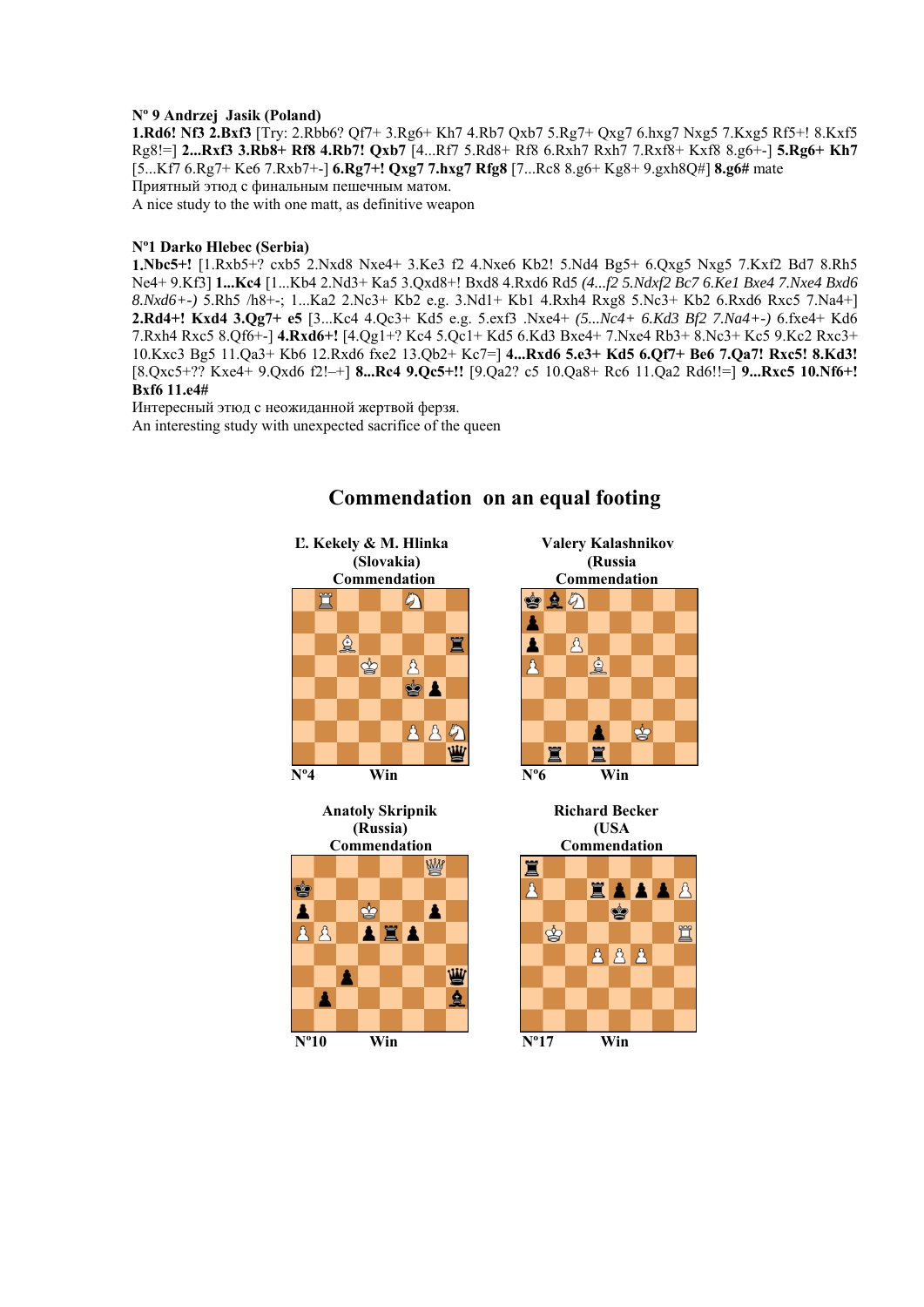#### **Nº4 Ľuboš Kekely & Michal Hlinka (Slovakia)**

**1.Ne6+ Kf5** [1...Rxe6 2.Kxe6 Qe1+ 3.Kd7 Qd2+ 4.Kc7 Kf5 5.Ra4 Qxf2 6.Nxg4+-] **2.Nd4+** [2.Rf8+? Kg6 3.Nxg4 Qxg2+ 4.Kc5 *(4.Ke5 Qxc6 5.Rf6+ Kh5=)* 4...Qxg4 5.Rg8+ Kf5 6.Rxg4 Kxg4=] **2...Kg5** [2...Kf4 3.Rf8+ Kg5 4.f4+ gxf3 5.Nhxf3+ Kg4 6.Rg8+ *(*or *6.Nf5 Rxc6 7.Kxc6 Qc1+ 8.Kd7+-* MG*)* 6...Kf4 7.Ne5 Rh5 8.Rf8+ Ke3 9.Rf3+ Kd2 10.g4+-; 2...Kg6 3.Nxg4 Rh5+ 4.Ne5++-] **3.Nxg4!** [3.Rg8+? Rg6 4.f4+ Kxf4! 5.Rxg6 Qxg2+ 6.Nhf3 Qa2+ 7.Kd6 gxf3 8.Rf6+ Ke3 9.Nxf3 Qa3+=] **3...Qxg2+** [3...Rxc6 4.Ne5! Qxg2+ 5.Ndf3+ Kf5 6.Kxc6+-] **4.Ke5!** [4.f3? Rh5 5.Ke6 Kf4 6.Ra4 Kg3 7.Nf6 Qh3+ 8.Kf7 Rh8=] **4...Qxg4** [4...Rxc6 5.f4+ Kh4 6.Nf5+ Kxg4 7.Ne3+ Kf3 8.Nxg2+-] **5.Nf3+ Kh5 6.Be8+ Rg6 7.Bxg6+ Qxg6** [7...Kxg6 8.Rg8++-; 7...Kh6 8.Ra6 Qc8 9.Bd3+ Kg7 10.Nd4+-] **8.Rh8+ Kg4 9.Nh2+ Kg5 10.f4#** Meredith. Ideal mate in midboard with active blocking. Final position was created full actively. Knight from h2 died and his brother jump by jump comes to his place.

#### **Nº 6 Valery Kalashnikov (Russia)**

**1.Nb6+!** [1.c7+? Rb7 2.Nb6 axb6 3.c8Q Rf1 4.Ke3 Rff7 5.Kxd2 bxa5 6.Bxf7 Rxf7=] **1...Rxb6** [1...axb6 2.c7+ Ka7 3.c8N#] **2.axb6 Rf1+ 3.Kg2 Rg1+** [Main 3...d1Q 4.b7#] **4.Kh3 Rg3+ 5.Kh4 Rg4+ 6.Kh5 Bc7** [6...Rg5+ 7.Kxg5 Bf4+ 8.Kxf4 d1Q 9.c7+ Qxd5 10.c8Q#] **7.bxc7 Rg8** [7...d1Q 8.c8Q#] **8.c8Q+ Rxc8 9.c7#** 2 White Pawn - 5 mates

#### **Nº10 Anatoly Skripnik (Russia)**

**1...fxg6 2.Nf6** [2.Qg5+ ? 2...Kxh7 3.Qe7+ Kg8 *(3...Kh6* ? *4.g5+ Kh5 5.Qh7#)* 4.Qxe2 Qh1+ 5.Ka7 Qxh3 =] **2...Qh1+** [2...Qg2+ 3.Kb8 ! 3...Nxf4 4.Qe5 Nxh3 5.Ne4 Qxg4 6.Qh8#] **3.Ka7** ! [3.Kb8 Qb1+ 4.Ka7 Loss time *(4.Kc7* ? *4...Qc1+ 5.Kd8 Qxf4* =*)* 4...Qg1+ 5.Ka6 main line] **3...Qg1+ 4.Ka6 Nxf4 5.g5+ Qxg5 6.Qd8** ! [6.Ng4+ ? 6...Kh5 =] **6...Qf5** [6...Ne6 7.Qh8#; 6...Qe5 7.Ng4+ +- FORK; 6...Qc5 7.Qh8+ Kg5 8.Ne4+ –+ FORK; 6...Qg2 7.Ng4+ Kh5 8.Qh8+ Kg5 9.Qh6+ Kf5 10.Ne3+ +- FORK] **7.Qh8+ Kg5 8.h4#** 

#### **Nº17 Richard Becker (USA)**

**1.h8Q!** [1.f5+? Kd6 2.h8Q Rb7+! =] **1...Rxh8 2.f5+ Kd6** [2...Kf6 3.e5# model mate] **3.Rxh8 Rxa7 4.Kb6 Rd7 5.Re8!** zz [5.Rc8? e6 (e5) =] **5...e6** [5...g5 6.Rc8 e5 7.d5 f6 *(7...g4 8.f6+-)* 8.Rc6+ Ke7 9.Re6+ Kf7 10.Kc6+-] **6.fxe6 fxe6 7.d5 exd5 8.e5# model mate**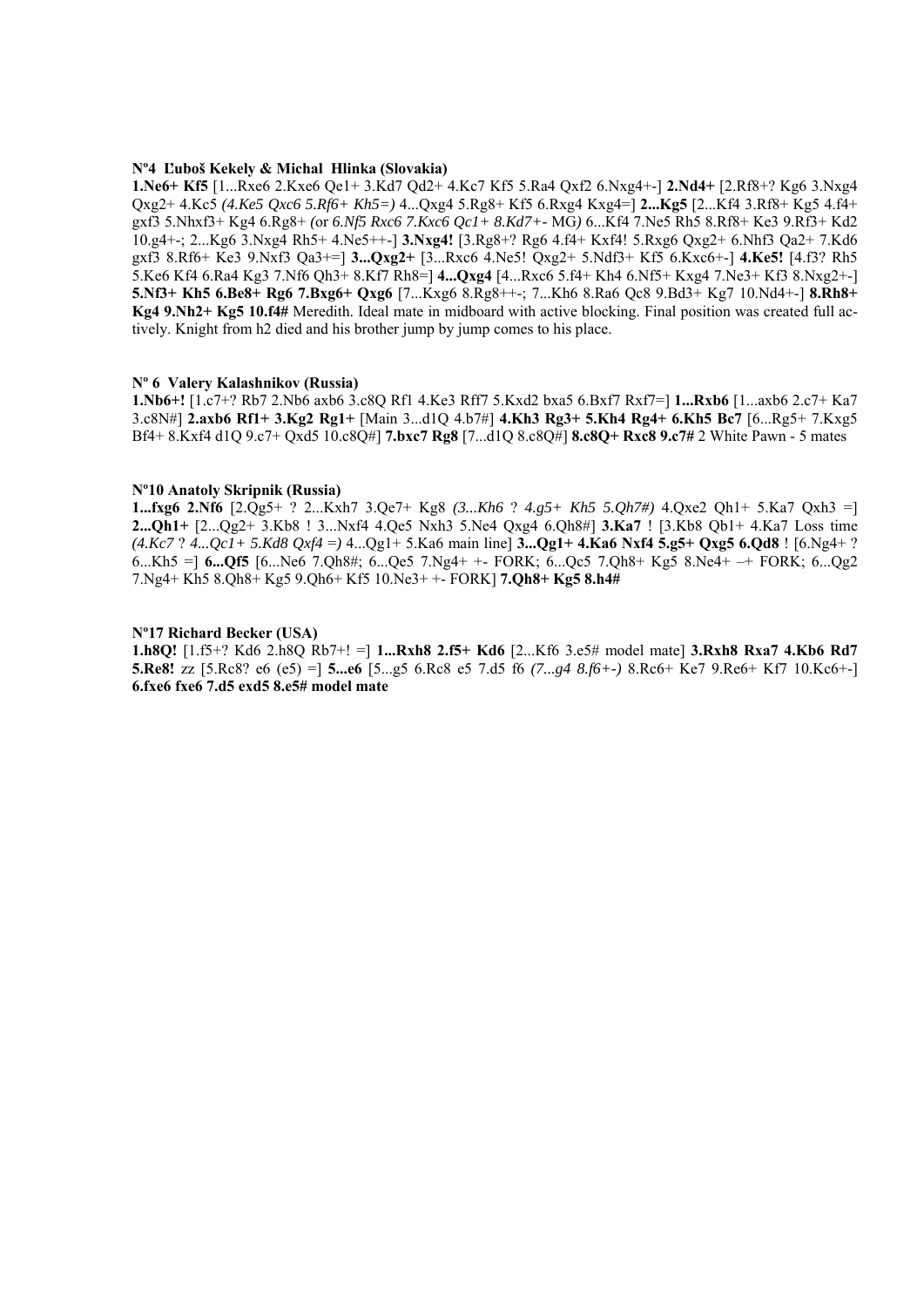

# **Section B.1. STUDIES WIN**



## **Nº 15 Peter S Krug (Austria)**

**1.c8N!** [Try : 1.c8Q? Ra7+! 2.Kc6 Rxg7 3.Qh3+ *(3.Qh8+ Kg6=)* 3...Bh4=] **1...Rxc8** [1...Ra2 2.g8Q Rd2+ 3.Ke6 Nc7+ 4.Kf7 Rf2+ 5.Kg7 Rxg2 6.Kh7+-; or 1...Ra1 2.g8Q Rd1+ 3.Ke8+-] **2.Kxc8 Nd6+ 3.Kd7 Ne4 4.Ke6!** [4.Ke7? Bh4+ 5.Kf8 Nf6=] **4...Ng5+ 5.Ke7!** [5.Kf6? Be5+! 6.Kxe5 Nf7+ 7.Kf6 Nh6=] **5...Bd6+ 6.Kd7!** [6.Kxd6? Nf7+=] **6...Ne4 7.Ke6 Ng5+ 8.Kf5** [8.Kd5? Nh7 9.Kxd6 *(*or *9.Ke6? Ng5+ 10.Kf5+-* is loss time*)* 9...Nf6=] **8...Nf7 9.g4+!**  [9.g8Q? Nh6+=] **9...Kh4 10.g5!+-**

Очень хороший этюд, в котором белые для победы проявляют максимум изобретательности.

A very good study, in which It will be seen as the white earns with a maximum of ingenuity.

# **Nº7 Árpád Rusz (Rumania)**

**1.Kb8 Nc7** [1...Kd6 2.a8Q Nd7+ 3.Kc8! *(3.Ka7? Nc7 4.Qh8 Nb5+ 5.Ka8 Nc7+ 6.Ka7 Nb5+* perpetual check(N)*)* 3...Nb6+ 4.Kd8 Nxa8 5.Kxe8!+- *(5.Bxa8? Nc7 6.Bb7 Ba4 7.Kc8 Bc6 8.a7 Na8! 9.Kb8 Nb6=)* ] **2.a8Q Kd8!**  [2...Kd6 3.Qa7 Nd7+ 4.Kc8 Nb5! 5.Qb8+! *(5.Qa8? Nb6+ 6.Kd8 Nxa8 7.Bxa8 Nc7 8.Bb7 Ba4 9.Kc8 Bc6 10.a7 Na8! 11.Kb8 Nb6=)* 5...Nxb8 6.Kxb8+-; 2...Nxa8 3.Bxa8 Ba4 4.a7! *(4.Bxe4? Bc6 5.Bxc6+ Kxc6! 6.a7 Nd7+ 7.Kc8 Nb6+ 8.Kb8 Nd7+* perpetual check(N)*)* 4...Nc6+ 5.Bxc6+ Bxc6 6.b5!+-] **3.Bc6!** [3.Qa7?? Nd7#] **3...Nxa8 4.Bxa8 Nd7+ 5.Kb7!** [5.Ka7?? Kc7–+] **5...Ba4 6.b5!!** [6.a7? Bb5 stalemate] **6...Bxb5 7.a7!** mutual zugzwang - virtual stalemate **7...Bc4** [7...Ba4 8.Ka6 Kc7 9.Bxe4 *(9.Bd5? Nb6 10.a8Q Nxa8 11.Bxa8 Bc6 12.Bxc6 Kxc6=)* 9...Nb6 10.a8Q Nxa8 11.Bxa8 Bc6 (11...Kd6 12.Be4+- *(12.Ka5? Bd7 13.Be4 Bf5=)* ) 12.Bxc6 Kxc6 13.Ka5 Kc5 14.Ka4 Kc4 15.Ka3 Kc5 16.Kb3+-] **8.Kc6 Bd5+! 9.Kxd5 Nb6+ 10.Ke6!** [10.Kxe4? Nxa8=] **10...Nxa8 11.Kf7+-**

Интересный этюд с неожиданныым взаимным цугцвангом. An interesting study with an unexpected mutual zugzwang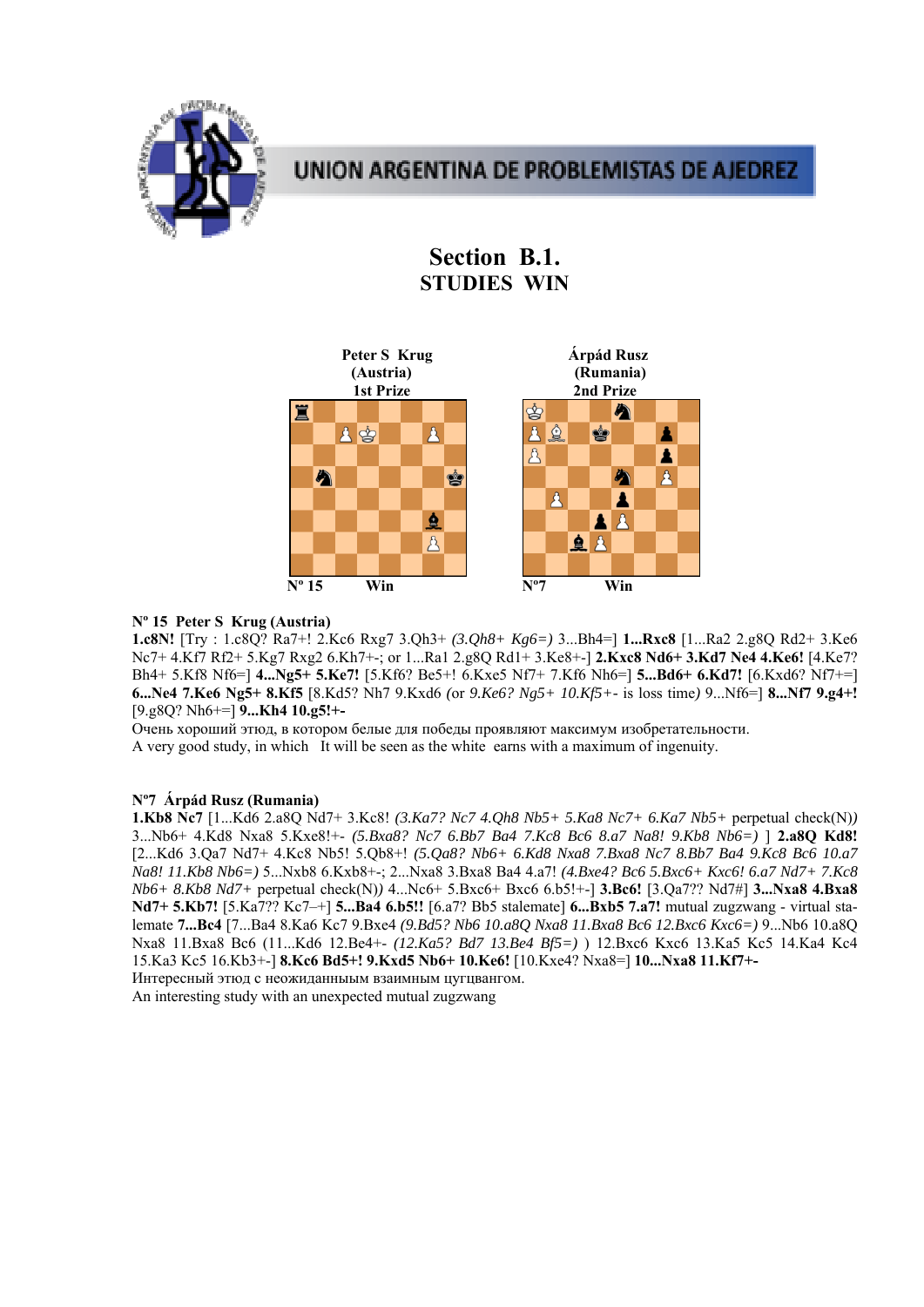

# **Nº17 Vladislav Tarasiuk (Ukraine)**

**1.Nf6!** [1.Ng5? Rf8+ 2.Kc7 g2 3.Nc2+ Kd2=] **1...Rf8+** [1...Rxf6 2.Rxf6 g2 3.Nc2+ Ke2 4.Nd4+ Ke3 5.Nf5+ Ke4 6.Nd6+! Ke3 7.Rg6! Kf2 8.Ne4+ Kf1 9.Rf6+ Ke2 10.Ng3+ Ke3 11.Re6+ Kf2 12.Ne2 Kf1 13.Re7! c3 14.Ng3+ Kf2 15.Ne4+ Kf1 16.Rf7+! Ke1 17.Ra7! c2 18.Ra1++-] **2.Kb7!** [Logical Try : 2.Kc7? Rxf6 3.Rxf6 g2 4.Nc2+ Ke2 5.Nd4+ Ke3 6.Nf5+ Ke2 7.Ng3+ Ke3 8.Re6+ Kf2 9.Ne4+ Kf1 10.Rf6+ *(10.Nd2+ Kf2 11.Rf6+ Ke3 12.Nf3 c3 13.Ng1 c2=)* 10...Ke2 11.Rf2+ Ke3 12.Rxg2 Kxe4=] **2...Rxf6! 3.Rxf6 g2 4.Nc2+ Ke2 5.Nd4+ Ke3 6.Nf5+ Ke4 7.Nd6+!** [7.Ng3+? Ke5! 8.Rf5+ Ke6÷] **7...Ke3 8.Rg6!** [8.Re6+? Kf3! 9.Rg6 c3 10.Nb5 Kf2!=] **8...Kf2 9.Ne4+ Kf1 10.Rf6+!** [10.Nd2+? Kf2 11.Rf6+ Ke3! 12.Nf3 c3 13.Ng1 c2 14.Re6+ Kf2 15.Nh3+ Kg3=] **10...Ke2 11.Ng3+ Ke3 12.Re6+ Kf2 13.Ne2 Kf1!** [13...c3 14.Nf4 g1Q 15.Nh3++-] **14.Re8!!** [14.Re7? c3 15.Ng3+ Kf2 16.Ne4+ Kf1! *(16...Kf3? 17.Ng5+ Kg4 18.Ne6! c2 19.Rc7 Kf3 20.Nd4+ Ke4 21.Ne2 Kd3 22.Nf4+ Kd2 23.Rd7+ Kc1 24.Ne2+ Kb2 25.Rg7+-)* 17.Rf7+ Ke1 18.Rg7 (Can not move 19/\Ra7 - it prevents your king) 18...Kf1 positional draw; 14.Re5? c3 15.Ng3+ Kf2 16.Ne4+ Kf3! *(16...Kf1? 17.Rf5+! Ke1 18.Ra5 c2 19.Ra1++-)* 17.Ng5+ Kg4 18.Ne6 Kf3 19.Nd4+ Kf2 20.Rf5+ Ke3 21.Nc2+ Ke2 22.Rg5 Kf2=] **14...c3 15.Ng3+ Kf2 16.Ne4+ Kf3** [16...Kf1 17.Rf8+! Ke1 18.Ra8! c2 19.Ra1++-] **17.Ng5+ Kg4 18.Ne6 c2 19.Rc8! Kf5 20.Nd4+ Ke4 21.Ne2 Ke3 22.Rxc2+-** [22.Ng1? Kd2=] In base study (V.Vlasenko, Dobrescu-80 JT, 2014, 2 commendation

Отличная переработка взаимного цугцванга, впервые встретившегося в этюде В. Власенко «Dobrescu 80» JT 2014.

Excellent processing of mutual zugzwang,It was presented for the first time in study of V. Vlasenko «Dobrescu 80» JT 2014.

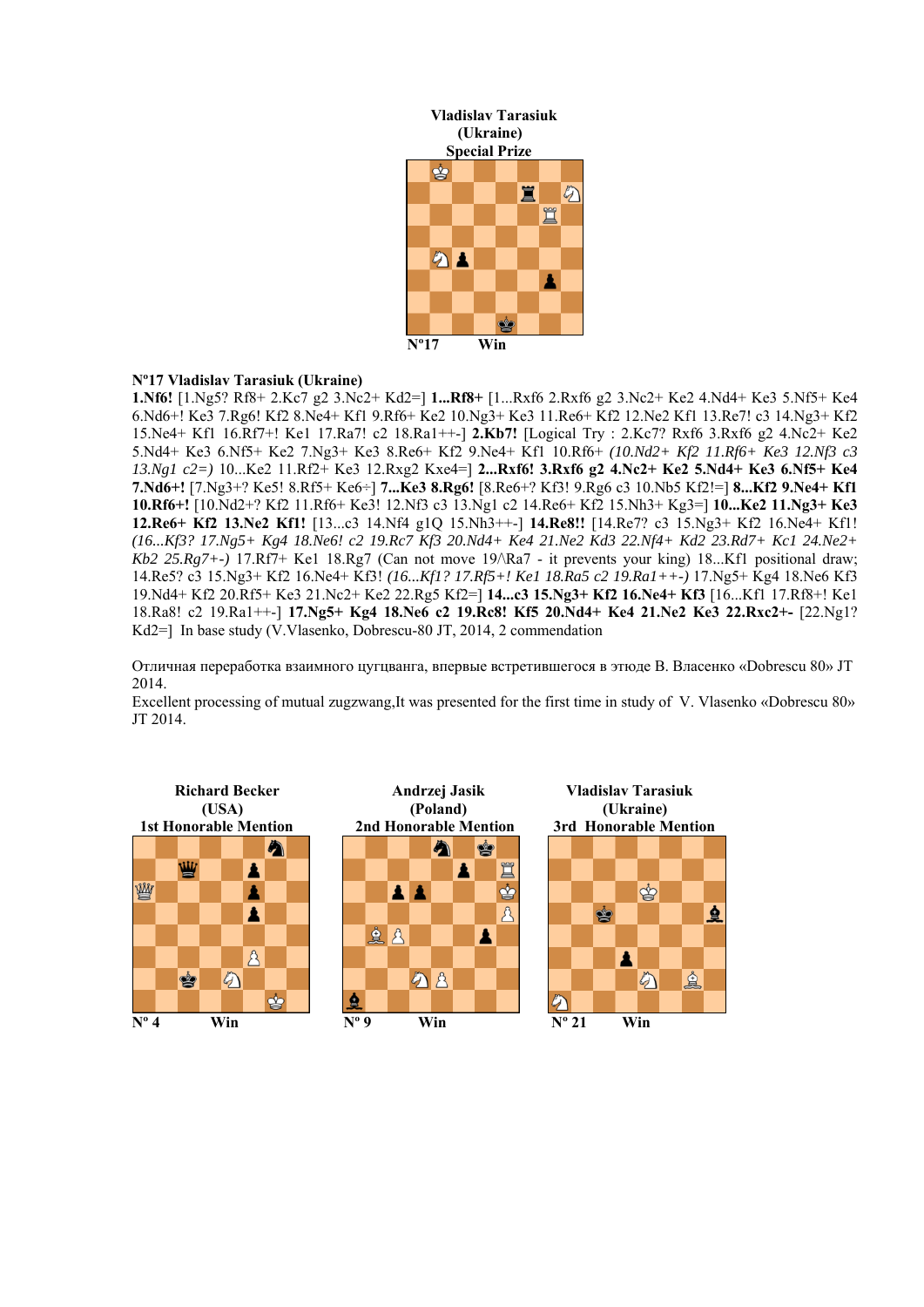## **Nº 4 Richard Becker (USA)**

**1.Nd4+ Kc1 2.Qf1+** [2.Kg2? Qb8! 3.Qc4+ Kb2 4.Qc2+ Ka3 5.Qc3+ Ka2=] **2...Kb2 3.Qe2+ Ka1 4.Qd1+ Kb2 5.Qb3+ Kc1 6.Qb4! Ne7** [6...Nh6 7.Qe1+ Kb2 8.Qd2+ +-; 6...Kd1 7.Kf1 Kc1 transposes to main line; 6...Qg3+ 7.Kf1 Qh3+ 8.Ke2 Qg2+ 9.Kd3 +-; 6...Qa7 7.Kf1 Qa6+ 8.Kf2 Qa7 *(8...Qd3 9.Ne2+ Kc2 10.Qc5+* (Qb8) +-*)* 9.f4 Nh6 10.Ke1 +-] **7.Kf1** [7.Kf2? Qh2+ =; 7.Kg2? Ng6! =] **7...Ng8** (Main B) [Main A) 7...Ng6 8.Qe1+ Kb2 9.Qd2+ (Qe2+) 9...Kb1 10.Qd3+ Kc1 11.Qe3+ Kb2 12.Qb3+ Kc1 13.Ne2+! Kd2 14.Qb2+ Ke3 *(14...Kd3 15.Nc1+ Ke3 16.Qf2+ Kf4 17.Qh2+* +-*; 14...Qc2 15.Qb4+ Ke3 16.Qb6+ Kd2 17.Kf2! Qc4 18.Qb2+* +-*)* 15.Qd4+ Kxf3 16.Ng1+ Kg3 17.Qe3+ Kg4 18.Qh3+ Kg5 19.Nf3+ 1st distant self block 19...Kf4 20.Qh2+ wins; 7...f4 8.Kf2! f5 9.Qe1+ Kb2 10.Qd2+ Kb1 11.Qd1+ Kb2 12.Qb3+ Kc1 13.Ne2+ Kd2 14.Qb2+ Kd3 15.Nc1+ Kc4 16.Qc2+ +-; 7...Nc8 8.Ke1 (Ne2+) +-] **8.Qe1+** [8.Ke2? Qe7+! =; 8.Kf2? Qh2+ 9.Ke3 Qg1+ 10.Ke2 Qd1+ =; 8.Kg2? Kd1 9.Kf1 Kc1 loss of time] **8...Kb2 9.Qd2+** (Qe2+) **9...Kb1 10.Qd3+ Kb2 11.Qb3+ Kc1 12.Qb4!** [12.Ne2+? Kd2 13.Qb2+ Ke3! 14.Qd4+ Kxf3 15.Ng1+ Kg3 16.Qe3+ Kg4 (Kh4) 17.Qh3+ Kg5 18.Nf3+ Kg6 =; 12.Qa2? Kd1 13.Qb1+ Kd2 14.Qe1+ Kd3 15.Qd1+ Ke3 16.Nc2+ *(16.Nxf5+ Kf4 17.Qd4+ Kxf3* =*)* 16...Kf4 17.Qd2+ Ke5 (Kg3) =] **12...Ne7 13.Qe1+** [13.Ke2? Ng6 (Qe5+) =] **13...Kb2 14.Qd2+** (Qe2+) **14...Kb1 15.Qd3+ Kc1 16.Qe3+ Kb2 17.Qb3+ Kc1 18.Qa2!** [18.Qb4? Ng8! repeats] **18...Kd1 19.Qb1+ Kd2 20.Qe1+ Kd3 21.Qd1+ Ke3 22.Nc2+ Kf4 23.Qd2+ Ke5** [23...Kg3 24.Nd4 Kh4 25.Qh6+ Kg3 26.Kg1 +-] **24.f4+ Ke6** [24...Ke4 25.Qg2+ Kd3 26.Nb4+ +-] **25.Nd4+** 2nd distant self block **25...Kd7 26.Nb5+ wins** 

Симпатичный 2-х вариантный этюд , в котором в обоих вариантах белые заставляют черного коня совершить дальнее блокирование поля для черного короля. Снижает впечатление форсированность игры и дуали в ходах белого ферзя.

Nice, the two variants in the study, which in both cases white make the black knight to make far-field block for the black king. Reduces the appearance of speeding up the game, and duals in the white queen moves.

#### **Nº 9 Andrzej Jasik (Poland)**

**1.Ne4!** [1.Nf1? Bf6 2.Ne3 g3 3.Be1 Be7 4.Bxg3 Bf8+ 5.Kg5 Kxh7=] **1...g3!** [1...Bd4 2.Bd2+-] **2.Nxg3** [2.Be1? g2 3.Bf2 d5 4.cxd5 cxd5 5.Ng5 Nd6=] **2...Be5! 3.e3** [3.Ne4? Bf4+ 4.Ng5 Bxg5+ 5.Kxg5 Kxh7=; 3.Rxf7? Kxf7 4.Ne4 Bf4+ 5.Kh7 d5=] **3...Bxg3 4.Bc3 Be5 5.Bd4!!** [Thematic Try : 5.Bxe5? dxe5 6.c5 e4! zz and black win] **5...Bxd4 6.exd4 c5 7.d5** zz **7...Nf6 8.Rg7+-**

Приятный игровой этюд с неожиданным цугцвангом в конце решения. A nice game with an zugzwang end solutions

#### **Nº 21 Vladislav Tarasiuk (Ukraine)**

**1.Nf4!** [Try: 1.Ng3? Bd1 2.Ke5 Kb4! 3.Ne4 *(3.Kd4 Ka3 4.Kxd3 Kb2 5.Kd2 Ba4=)* 3...Ka3 4.Nf2 Ba4 5.Nxd3 Ka2 6.Nc5 Bd1÷; Try: 1.Nc3? Kd4! 2.Nb1 Ke3 3.Nb3 Bf3! 4.Bf1 Be2 5.Bh3 Kf4! 6.Kf6 Bg4 7.Bg2 Bf3 8.Bf1 Be2 positional draw] **1...Bg4+** [1...Be2 2.Nb3+ Kc4 3.Nd2+! *(3.Bd5+? Kc3 4.Ke5 Bg4! 5.Ke4 d2=)* 3...Kc3 4.Ne4+ Kc2 5.Nf2+-] **2.Ke5 Kc4!** [2...d2 3.Nb3+ Kb4 4.Nxd2+-] **3.Bf1 Kc3 4.Nxd3!** [4.Bxd3? Bd1! 5.Be4 Kb2=] **4...Bh5 5.Kf6!!** [Thematic Try : 5.Kf5? Be8! 6.Kf4 Bf7! 7.Ke3 Ba2 /g8 8.Be2 Bc4 zz 9.Nc2 Kxc2 10.Ne1+ Kc3=; or 5.Kf4 Bf7=] **5...Bd1 6.Kg5!!** [Thematic Try : 6.Kf5? Bh5! 7.Kg5 Be8 8.Kf4 Bf7=] **6...Ba4 7.Kf4 Bb5** [7...Be8 8.Nc5! Bf7 9.Na4+ Kb4 10.Nb2 Kc3 11.Nd1+ Kd2 12.Ne3+-] **8.Ke3 Bc4 9.Be2 Bb5 10.Nc2 Kxc2 11.Ne1+** [11.Nb4+? Kb3=] **11...Kb3 12.Bxb5+-** 

Хорошая миниатюра с 6-ти фигурным взаимным цугцвангом. Good miniature with a 6-figure mutual zugzwang

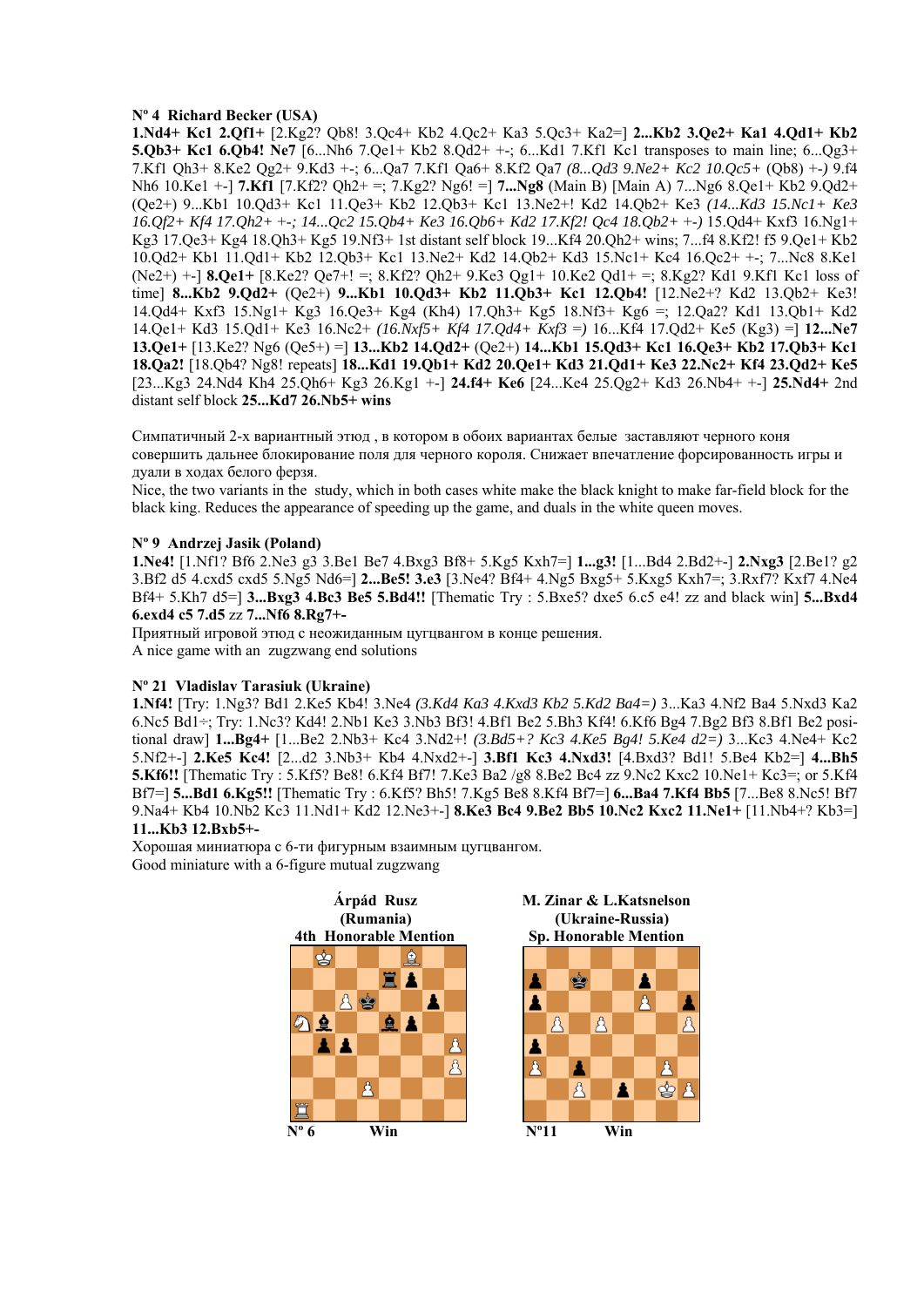### **Nº 6 Árpád Rusz (Rumania)**

**1.c7!** [1.Bxe7+? Kxe7+ 2.c7 Kd7! *(2...Bxa1? 3.c8Q+-)* 3.Kb7 Bxc7–+] **1...Kd7 2.Bxe7 Bxc7+ 3.Kb7 Be5!** [3...Kxe7 4.Kxc7+-; 3...Bxa5 4.Rxa5 Bc6+ 5.Kb6 Kxe7 6.Kxc6+-] **4.Re1! Bg3! 5.Rg1!** [5.Re3? f4=] **5...Bh2**  [5...Bf2 6.Rg2!+- *(6.Rf1? c3! 7.Rxf2 c2 8.Nb3 Kxe7=)* ] **6.Rh1!** [6.Rg2? Bc7! 7.Bxb4 Bxa5 8.Bxa5 Bc6+=] **6...Bc7! 7.h5!!** [7.Bxb4? Bxa5 8.Bxa5 Bc6+=; 7.Ra1?! Be5 positional draw] **7...gxh5** [7...Bxa5 8.h6+-] **8.Ra1 Be5** [8...b3 9.Bb4 f4 10.d3!+-] **9.Re1 Bg3 10.Re3! f4 11.Re5 f3 12.Rxb5 f2 13.Rf5+-**

Интересный этюд с логическим перемещением черной пешки g6 на нужное для белых поле. An interesting study with logical movement of the black pawn on g6 right for the white box.

#### **Nº11 Mikhael Zinar & Leonid Katsnelson (Ukraine-Russia)**

**1.b6+!** [1.Kf2? axb5 *(1...Kd6? 2.g4 axb5 3.g5+-)* 2.Kxe2 b4 (2...Kd6? 3.g4 Kxd5 *(3...b4 4.g5 bxa3 5.g6 a2 6.gxf7 a1Q 7.f8Q++-)* 4.g5 Ke5 5.gxh6 Kxf6 6.Kd3 b4 7.axb4+-) 3.Kd3 bxa3 4.Kxc3 Kd6 5.g4 Kxd5 6.g5 Ke5 7.gxh6 Kxf6 8.h3 a6!-+ Monkey game pawns in the year of the monkey!) 9.h4 A5 + zz Black and white symmetry on the diagonal h1–a8.]] **1...axb6 2.Kf2 b5 3.Kxe2 b4 4.Kd3** [4.g4? bxa3 5.g5 a2 6.g6 a1Q 7.d6+ Kc6 8.gxf7 Qc1 9.f8Q Qxc2+=] **4...bxa3 5.Kxc3 Kd6 6.g4 Kxd5 7.g5 Ke5 8.gxh6 Kxf6 9.h3 a5 10.h4+-** zz In comparison with studies of L. Katznelson, the "Grigoriev–120" competition a tactical technique to fight for Zugzwang applies: a damned victim pawn. It was not a decision symmetry in black and white and HP

Хорошая обработка этюда L. Katsnelson ( Grigoriev 100 MT).

Good treatment of the study . L. Katsnelson ( Grigoriev 100 MT).



# **Commendation on an equal footing**





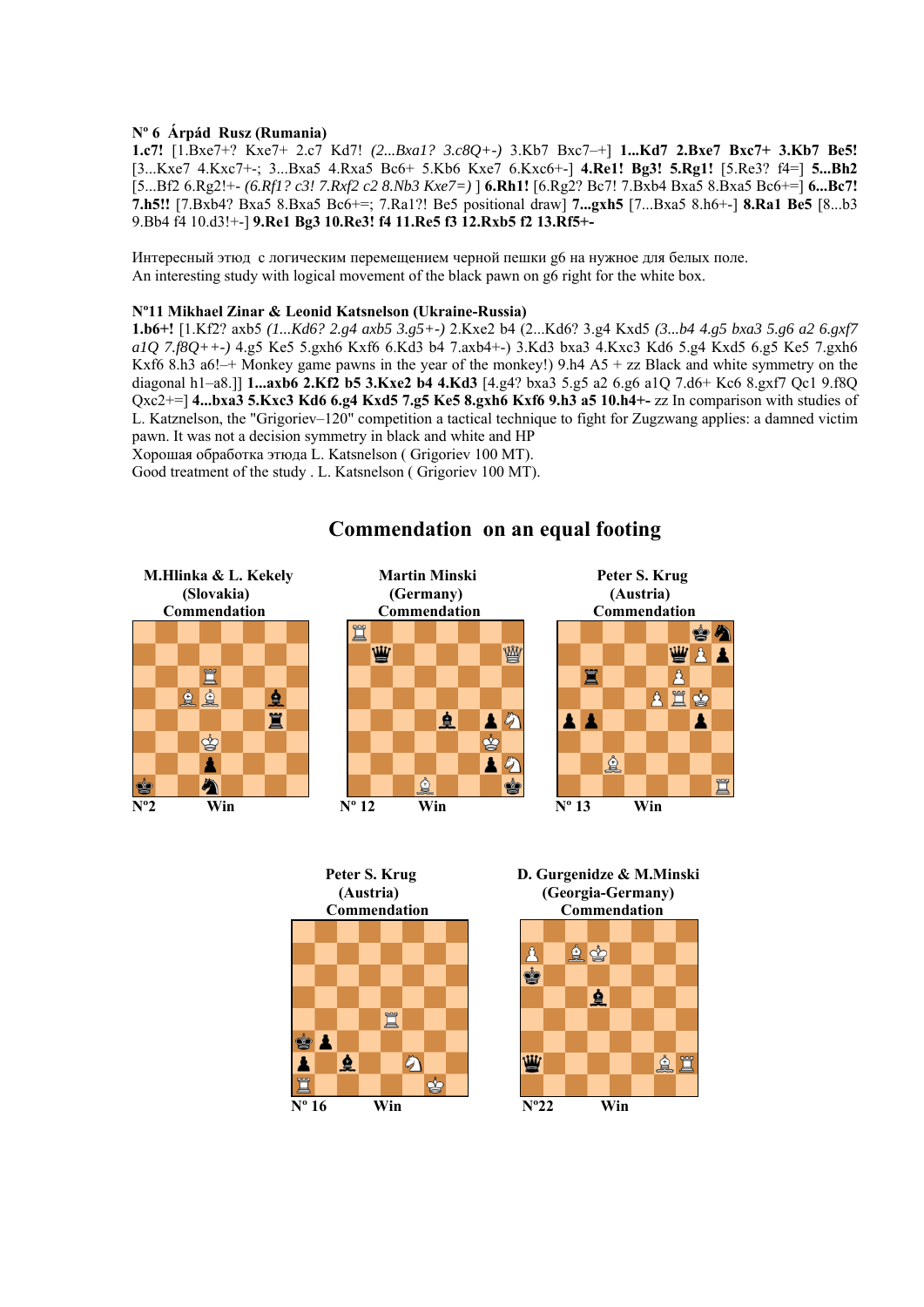#### **Nº2 Michal Hlinka & Ľuboš Kekely (Slovakia)**

**1.Kc2 Ne3+** [1...Nb2 2.Ra6+ Na4 3.Bb3 Re4 4.Bf8 .d1Q+ 5.Kxd1 Kb2 *(5...Rd4+ 6.Ke2 Rd2+ 7.Ke1)* 6.Bxa4+-; 1...Nc3 2.Bf3 *(2.Ra6+ Na4 3.Bb3)* 2...d1Q+ 3.Bxd1 Rg2+ 4.Kxc3+-] **2.Bxe3 d1Q+** [2...Bxe3 3.Ra6+ Ra4 4.Rxa4#] **3.Kxd1 Bxe3 4.Kc2** switchback **4...Bb6!** [4...Ra4 5.Bb3+- ] **5.Rh6!** tempo [5.Rxb6? Rc4+! 6.Kb3 *(6.Bxc4* stalemate.*)* 6...Rc3+! 7.Kxc3 stalemate; 5.Rf6? Rg1! 6.Rf4 Rc1+! 7.Kxc1 stalemate] **5...Rg1** [5...Rg7 6.Rxb6 Rc7+ 7.Bc6!+-] **6.Rh4!** [6.Rh3? Bc5! 7.Rh8 Ba3!= ] **6...Bd4 7.Rxd4 Rc1+! 8.Kb3!** [8.Kxc1? stalemate] **8...Rb1+ 9.Ka3** [9.Kc3 Rc1+ 10.Kb3+- is only waste time] **9...Re1 10.Rd3!** and wins , for example 10.- Kb1 11.Rc3 Ka1 12.Be4 Re3 13.Bd3! (13.Rxc3? stalemate) 13.- Re1 14.Rc2 +- . Meredith. Switchback. Zugzwang. Anti-stalemate play .

#### **Nº12 Martin Minski (Germany)**

**1.Bf3!** [1.Qxb7? g1Q+ 2.Kf4 Bxb7 3.N2f3=] **1...gxf3 2.Ra1+ Qb1!** [2...g1Q+ 3.Rxg1+ Kxg1 4.N4xf3+ *(4.N2xf3+? Kf1!=)* 4...Bxf3 5.Nxf3++-; 2...Bb1 3.Qxb7+-] **3.Rxb1+** [3.Nxg2? Bxh7 4.Rxb1+ Bxb1=] **3...Bxb1** [3...g1Q+ 4.Rxg1++-] **4.Qa7!** refusal of capture (to avoid a stalemate of Black) [thematic try: 4.Qxb1+? g1Q+ 5.Qxg1+ Kxg1 6.N4xf3+ Kh1 7.Ng4 position X without the bBb1, stalemate] **4...g1Q+ 5.Qxg1+ Kxg1 6.N4xf3+ Kh1 7.Ng4** position X, no stalemate **7...Be4 8.Nf2#** 

#### **Nº13 Peter S. Krug (Austria)**

**1.Rff1!** [Try: 1.Rf2 Ng6 2.Rxh7 Kxh7 3.Rh2+ Kg8 4.Bxg6 Qxg7 5.fxg7 g3! 6.Rd2 Kxg7 7.Rd7+ Kf8!=] **1...Ng6 2.Rxh7** sacrifice 1 **2...Kxh7 3.Rh1+ Kg8 4.Bxg6 Rxf6** [4...Qxg7 5.fxg7 Kxg7 6.Rh7++-] **5.exf6 Qd5+ 6.Bf5 Kf7 7.Rd1!** sacrifice 2 [7.Rh8? Qd2+ 8.Kh5 Qh2+ 9.Kg5 Qd2+= positional draw] **7...Qxd1 8.Be6+ Kxe6 9.g8Q+-** 

#### **Nº16 Peter S. Krug (Austria)**

**1.Re3! Kb2 2.Ree1 Ka3!** [main 2...Bb1 3.Rf1! Kxa1 4.Nd3 b2 5.Ne1 Be4 6.Nc2#] **3.Nd1 Bxd1 4.Raxd1 b2 5.Rf1!**  [5.Kf2? Kb3 6.Ke3 Kc2 7.Rd2+ Kb3= positional draw] **5...Kb3 6.Rde1! Kc2 7.Re2+!** [7.Rf2+? Kc3!=] **7...Kc3 8.Re3+ Kd2** [8...Kd4 9.Ree1 Kc3 10.Kg2 Kc2 11.Re2+ Kc3 12.Re3+ Kc4 13.Ree1+-; 8...Kc2 9.Rf2+ Kb1 10.Re1#] **9.Ra3 b1Q 10.Rxa2+! Qxa2 11.Rf2+ Ke3 12.Rxa2+-**

#### **Nº22 David Gurgenidze & Martin Minski (Georgia-Germany)**

**1.a8Q+!** [1.Bf1+? Kxa7=; 1.Bxd5? Qxd5+=] **1...Bxa8 2.Bf1+!** [2.Bb7+? Kxb7 3.Rxa2 stalemate] **2...Kb7 3.Ba6+!**  [3.Rxa2= stalemate] **3...Qxa6 4.Rb2+ Ka7 5.Bb8# model mate with two self-blocks**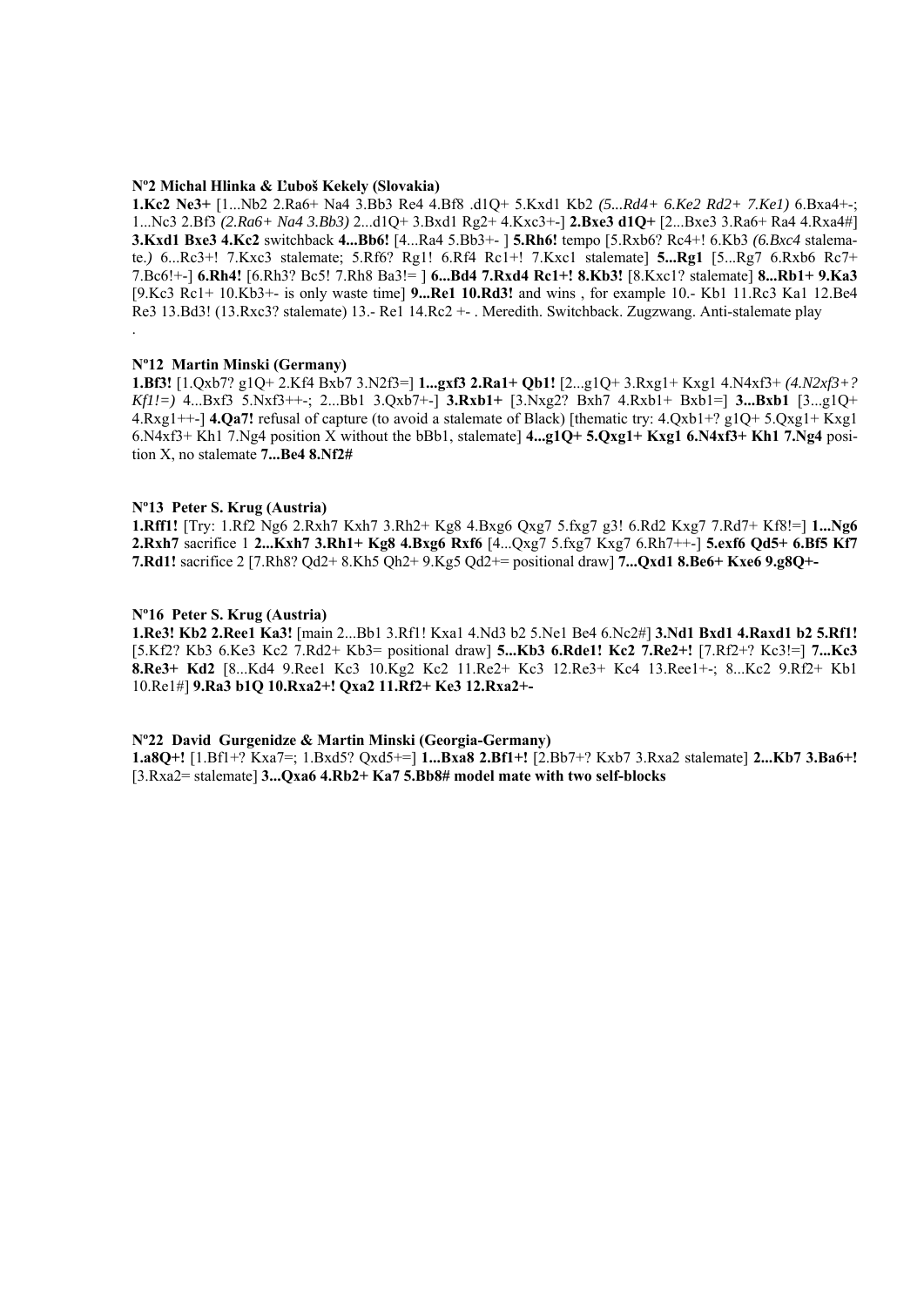

# **Section B. 2. ESTUDIES DRAW**



# **Nº5 Alexander Zhukov (Russia)**

**1...Ra8+!!** [1...e1Q 2.Ne6+! *(2.Rf5+? Ke4 3.Re5+ Kxe5 4.Nf3+ Kf6! 5.Rd6+ Kf5 6.Nxe1 Ra8+ 7.Kf7 Ra7+ 8.Kf8 Rhxg7–+)* 2...Qxe6 3.Rb4+ Kf5 4.Rf3+ Kg6 5.Rg3+ Kh5 6.Rh3+! Qxh3 7.Rb5+ Qf5+! 8.Rxf5+ Kh6 9.Rf6+ Kg5 10.g8Q+ Kxf6 11.Qxa2!= Here's why 1 ... Ra8!] **2.Kf7 Ra7+!** [2...e1Q 3.Ne6+=] **3.Kf8!** initial position only the black rook is no longer in a2 is, but on the A7. In addition, according to the plan: **3...e1Q 4.Ne6+!** [4.Rf5+? Ke4–+] **4...Qxe6 5.Rb4+ Kf5** [5...Kg5 6.g8Q+=] **6.Rf3+!** [6.Rb5+? Ke4–+] **6...Kg6** [6...Kg5 7.g8Q+÷] **7.Rg3+ Kh5!**  [7...Kh6? 8.Rh4#] **8.Rh3+!!** [8.Rb5+? Kh4–+] **8...Qxh3 9.Rb5+ Qf5+!! 10.Rxf5+** with the expectation: **10...Kh4 11.Rf4+!** [11.Rf7? Ra8+ 12.Ke7 Rg8 13.Kf6 Rh6+ 14.Kf5 Kh5–+] **11...Kh5!** [11...Kh3 12.Rf7 Ra8+ 13.Ke7 Rg8 14.Kf6 Rh6+ 15.Kg5=] **12.Rf5+ Kh6** [12...Kh4 13.Rf4+ Kh3] **13.g8N+** [13.Rf6+? Kg5! 14.g8Q+ *(14.Rf1 Rhxg7– +)* 14...Kxf6–+] **13...Kg6 14.Rf6+** [14.Re5 Rhf7+ 15.Ke8 Ra8#] **14...Kg5 15.Re6! Rh8 16.Re8=**  Яркий игровой этюд, насыщенный разнообразными тактическими моментами: жертвами, слабым превращением, предварительным логическим маневром черной ладьи.

Bright game , rich variety of tactical moments: the victims, , weak transformation, preliminary logical maneuver of the black rook.

# **Nº4 Richard Becker (USA)**

**1.Bf5+!** [Logical try 1.Bd3? Rd2 2.Bc4 *(2.Bb5 Rd5 3.Bf1+ Kg4 4.h6 Kg5 5.h7 Rd7+ 6.Kg8 Kg6* –+*)* 2...Kg4 3.h6 Kg5 4.h7 Rd7+ 5.Kg8 Kg6 6.Bf7+ Rxf7 7.h8Q f1Q –+] **1...Kxg3 2.Bd3 Rd2 3.Bc4! Rd4 4.Be2! Rd2** [4...Kh4 5.h6 Kg5 6.h7 Rd7+ 7.Kg8 Kg6 8.Bh5+! Kg5 9.Be2 Kg6 10.Bh5+ Kxh5 11.h8Q+ Kg6 12.Qh4 =] **5.Bc4 Rd6 6.Kg7 Rd7+ 7.Kg6 Rd6+ 8.Kg7 Kg4 9.h6 Kg5 10.h7 Rd7+ 11.Kg8 Kg6 12.Bf7+! Kg5 13.Bc4 Kg6 14.Bf7+ Rxf7 15.h8Q Re7** [15...Rd7 16.Qh4 Rg7+ 17.Kh8 =] **16.Kf8 Rf7+ 17.Kg8 f1Q 18.Qh7+! Rxh7** stalemate Очень хорошая миниатюра с логическим предварительным маневром белого слона, заставляющего черных забрать белую пешку.

Very nice miniature with logic preliminary maneuver the white bishop, forcing blacks to pick up white pawn.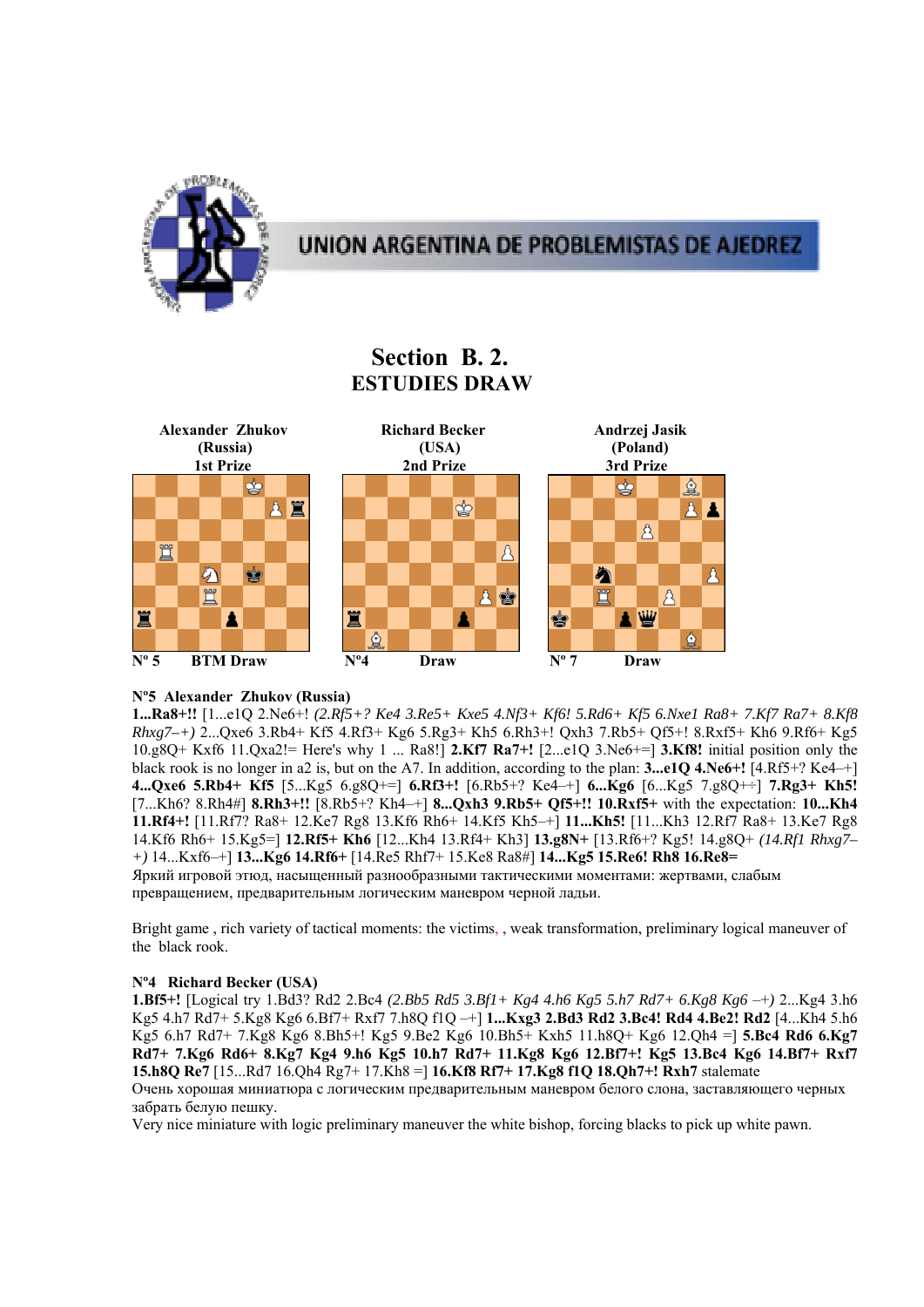## **Nº7 Andrzej Jasik (Poland)**

**1.Rc2+! Kb3!** [1...Ka3 2.Bc5+=; 1...Kb1 2.Bxh7=] **2.Rxd2 Qxd2+ 3.Ke8!** [3.Ke7? Qd6+–+] **3...Nd6+!** [3...Kb4 4.Bf7 Nd6+ 5.Kf8 similar to solution(or 5.Ke7 Nf5+ *(5...Nc8+ 6.Ke8 Qd6 7.g8N=)* 6.Kf6 Nh6 7.g8Q Qc3+ 8.Ke7 Nxg8+ 9.Bxg8 Qg7+ 10.Bf7 Qxg1 11.Kf8=) ] **4.Kf8** [4.Ke7? Nc8+ 5.Ke8 Qd6–+] **4...Kb4! 5.Bf7! Nf5 6.e7** With two varinat: A) **6...Qh6** [B) 6...Qd6 7.g8N! *(7.g8Q Qxe7#)* 7...Qe5 8.e8N!= Draw**a)** 8.e8Q? Qg7#; **b)** 8.Ke8? Qc3! 9.Bh5 (9.Be6 Qc6+ 10.Kf7 *(10.Kd8 Ng7–+)* 10...Nd6+ 11.Kg7 Qxf3–+) 9...Qe1 10.Bh2 Qe6 11.Kf8 Nxe7 12.Bf7 Ng6+ 13.Kg7 Qf5–+; ] **7.e8N!** [7.e8Q? Qxg7#] **7...Qxh4 8.g8N!=** Draw[8.g8Q? Qe7#; 8.f4? Qe7+ 9.Kg8 Nh6+ 10.Kxh7 Qxf7 11.Kxh6 Qxe8 12.Bd4 Kc4! 13.Bb2 Kd5–+; 8.Kg8? Nh6+ 9.Kf8 Qf4 10.g8Q Nxg8 11.Kxg8 Qxf3 12.Kf8 h5–+]

Хороший 2-х вариантный этюд со слабыми превращениями пешек. Good! 2 variants one study with the transformations with weak pawns.



### **Nº13 Alan Pallier (France)**

**1.Ra5+!** [Try : 1.Bc2? Nc5! 2.Rc4 Ne4+ 3.Kg1 Kd5 *(3...Ng3? 4.Bd1 Ne4 5.Bb3 Kf6 6.Kh2=)* 4.Rc8 Kd4 *(4...Ng3? 5.Bd1 Kd4 6.Rd8+ Kc4 7.Rc8+ Kb4 8.Rb8+ Ka5 9.Ra8+=)* 5.Rf8 Ke3 6.Rxf5 h2+ 7.Kxh2 Ng3 8.Rc5 Nxe2 9.Re5+ Kf2–+] **1...Nc5 2.Rxc5+ Kd6! 3.Rxc3** [3.Rc8? h2–+] **3...d1N+! 4.Kf3** [4.Kf1? Nxc3–+] **4...Nxc3 5.Bxf5 h2**  [5...Ke5 6.Bxh3=] **6.Kg2 Ke5** [6...Nxe2 7.Kxh2 Ke5 8.Bg4! Nd4 9.Kg2 Ke4 10.Kf2 f3 11.Bc8 Kf4 12.Bb7 h5 13.Bd5 h4 14.Bb7 h3 15.Bd5 h2 16.Bxf3 Nxf3 17.Kg2= positional draw] **7.Bg4! Ke4 8.Kxh2 Ke3 9.Kh3! Nxe2 10.Kh4 Ng3 11.Bh3!** [Try : 11.Bc8? Ne4! 12.Kh5 f3 13.Kxh6 f2 14.Bh3 Kf4! 15.Kh5 Nd2 16.Kh4 Nf3+ 17.Kh5 Nh2 18.Kh4 Kf3 19.Kg5 Kg3–+] **11...Kf3 12.Bc8!** [12.Be6? Ke4! 13.Bc8 Nf5+ 14.Kg4 Ng7 15.Bb7+ Ke3–+; 12.Bg4+? Ke4 13.Bc8 Nf5+–+] **12...Ke4** [12...Ke3 13.Bh3! Kf3 14.Bc8=] **13.Kg4!** [13.Bh3? Nf5+–+] **13...Ke3 14.Ba6!** [14.Bb7? Ne4–+] **14...Ne4 15.Kh5=**

Красивое вступление со слабым превращением у черных заканчивается позиционной ничьей с точными ходами белого слона.

Beautiful entry with a weak transformation from black finishes positional draw with precise moves the white bishop.

## **Nº17 Vladimir Samilo (Ukraine)**

**1.Nb7+!** [1.bxa3? bxa5?–+] **1...Kd4 2.bxa3 Bc4+!** [2...Bxd5 3.Bxd5 Kxd5 4.a4 see solution] **3.Kg2!** [Thematic Try: 3.Ke1? Bxd5 4.Bxd5 Kxd5 5.a4 Kc6 6.a5 b5 7.a6 Kb6 8.Na5 Bb4+–+; or 3.Kf2? Bxd5 4.Bxd5 Kxd5 5.a4 Kc6 6.a5 b5 7.a6 Kb6 8.Na5 Kxa5 9.a7 Bc5+–+] **3...Bxd5+ 4.Bxd5 Kxd5 5.a4!** [5.Kf3? Kc6–+] **5...Kc6 6.a5 b5** [6...bxa5 7.Nxa5+=; 6...Kxb7 7.axb6=] **7.a6 Kb6 8.Na5!=**

Хороший этюд с точным ходом белого короля на 3м ходу. Good study with exact move white king on the 3rd turn.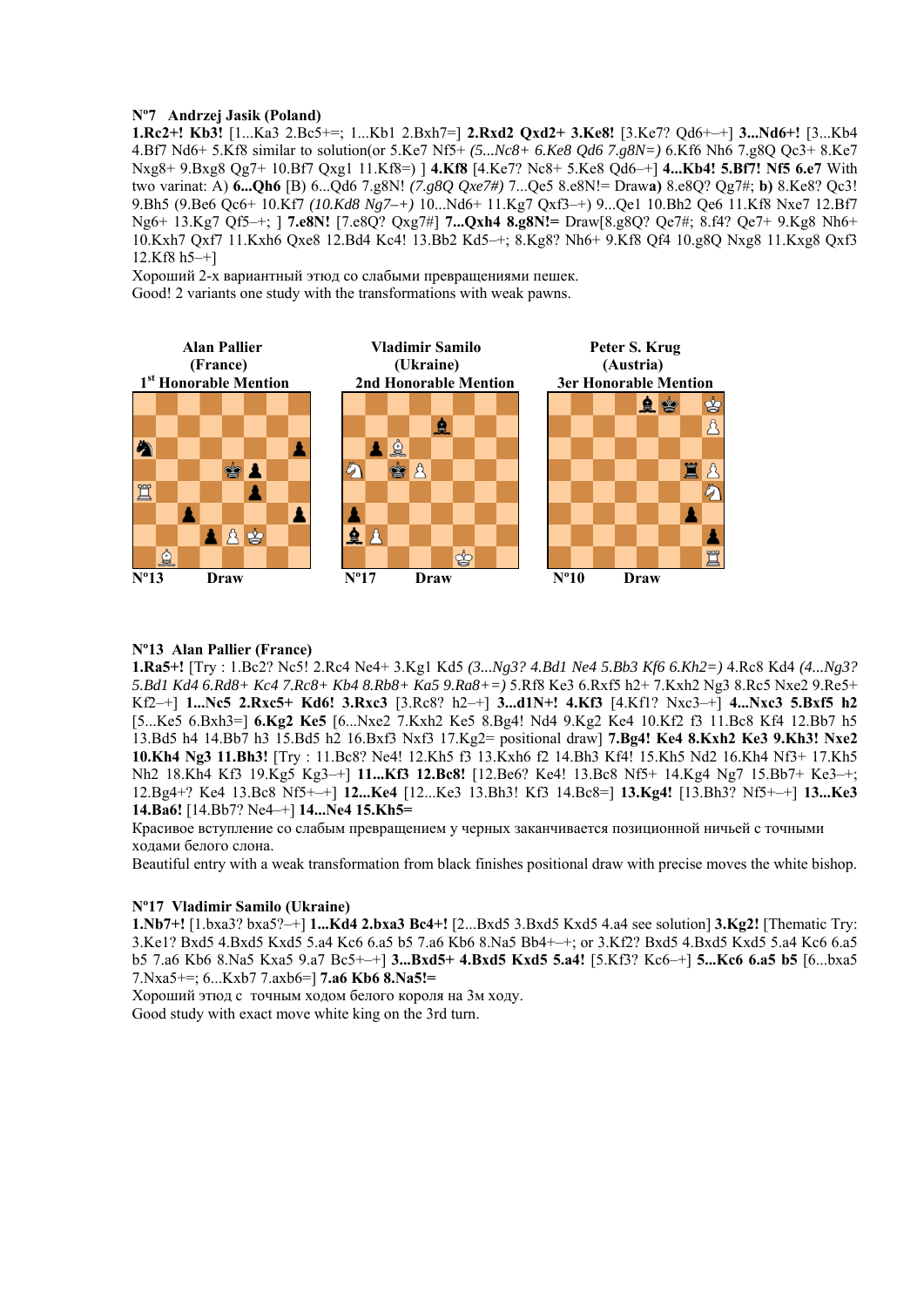## **Nº10 Peter S. Krug (Austria)**

**1.Ng6+!** [1.Rf1+? Ke7 2.Re1+ Kd7 3.Nf3 g2 4.Nxh2 g1Q 5.Rxg1 Rxg1–+] **1...Bxg6** [main 1...Kf7 2.Rf1+ Ke6 3.Kg7 Bxg6 4.Rf6+ Kd7 *(4...Ke7 5.h8Q Be4+ 6.Rg6 Rxg6+ 7.hxg6 h1Q 8.Qf8+ Kd7 9.Qf7+=)* 5.h8Q h1Q *(5...Be8+ 6.Kf8 h1Q 7.Qh7+=)* 6.Rd6+ Kxd6 7.Qd8+ Ke6 8.Qf6+ Kd7 9.Qxg5 Qxh5 10.Qxg3 Be4 11.Qf4! Qh7+ 12.Kf8!=] **2.hxg6 g2 3.Rxh2 g1Q 4.g7+ Kf7** [4...Rxg7 5.Rf2+ Qxf2 stalemate] **5.Rf2+! Ke7 6.Re2+!** [6.Rf5? Rxf5 7.g8Q Qc5 8.Qg7+ Ke8 9.Qg6+ Kd7 10.Qg7+ Kc8 11.Qg8+ Rf8–+] **6...Kd6 7.Re5!!** [7.Re6+? Kc5! 8.Re5+ Rxe5 9.g8Q Qd4! 10.Qc8+ *(10.Qf8+ Kc4!–+)* 10...Kb4!–+; 7.Rd2+? Kc5 8.Rc2+ Kb4 9.Rb2+ Kc3 10.Rb3+ Kc2–+] **7...Rxe5** [7...Rxg7? 8.Rd5+ /e6= perpetual jaques] **8.g8Q Qa1 9.Qg3!** [9.Qd8+? Ke6 10.Qg8+ *(10.Kg8 Qg1+ 11.Kh8 Qe3 12.Qf8 Qc3! 13.Qf7+ Kd6 14.Qf6+ Kd5 15.Qd8+ Ke4–+)* 10...Kf5 11.Qf8+ *(11.Qf7+ Ke4 12.Kg8 Rg5+–+)* 11...Ke4–+] **9...Kd7 10.Qg7+ Ke6 11.Qg6+!** [11.Qf7+? Kd6 12.Qf6+ Kd5–+] **11...Kd5 12.Qg2+ Kc4 13.Kg8= positional draw**

Интересная борьба белой ладьи с превосходящими силами черных. Interesting struggle of the white rook against overwhelming material, of the black.



# **Commendation on an equal footing**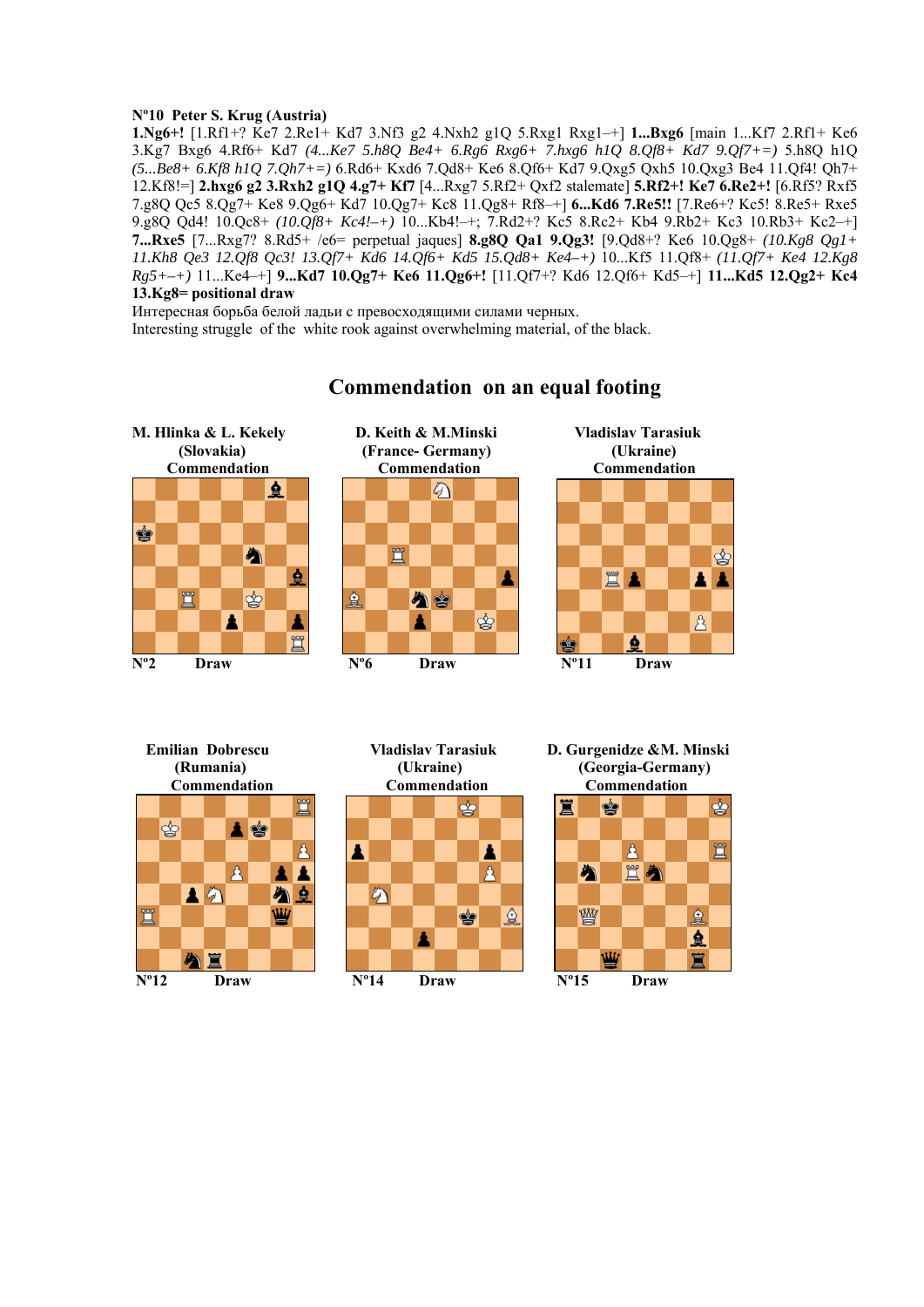### **Nº2 Michal Hlinka & Ľuboš Kekely (Slovakia)**

**1.Ra1+!** [1.Ra3+? Kb5 2.Rb1+ Kc4 3.Kg2 e1Q 4.Rxe1 Bxe1 5.Kxh2 Kd4–+] **1...Kb5 2.Rb1+!** [Try : 2.Kxe2? Ng3+ 3.Kf3 h1Q+ 4.Rxh1 Nxh1–+ compare with main line after 5.Nh1; 2.Kg2? e1Q 3.Rxe1 Bxe1 4.Rc8 Be6 5.Re8 Nd4 6.Kxh2 Kc4–+] **2...Ka4 3.Kxe2** [3.Kg2? e1Q 4.Rxe1 Bxe1 5.Rc5 Be6 6.Kxh2 Kb4–+] **3...Ng3+** [3...Nd4+ 4.Ke3!=] **4.Kf3!** switchback [Try : 4.Ke3? h1Q 5.Rxh1 Nxh1–+] **4...h1Q+** [4...Bd5+ 5.Kg4!=] **5.Rxh1 Nxh1 6.Rd3! Ka5!** [6...Kb5 7.Rd1! Nf2 8.Rd2= as main line] **7.Rd1!** [7.Rd4? Bf6! 8.Rd7 Be5!–+; 7.Rd2? Bf7! 8.Kg2 Ng3 9.Kh3 Nf5 10.Kg4 Be1! 11.Re2 Bh5+! 12.Kxh5 Ng3+–+; 7.Rd7? Nf2 tempo compare with main line after 8.Rd7 8.Rd2 Nh3 9.Kg4 Be1 10.Re2 Nf2+! 11.Kg3 Nd3+–+; 7.Kg2? Nf2! 8.Rd4 Be7! 9.Kxf2 Bc5 10.Ke3 Bh7!–+] **7...Nf2 8.Rd7** A) **8...Kb5** [B) 8...Nh3 9.Ra7+ *(9.Kg4? Be6+–+)* 9...Kb5! 10.Rb7+! *(10.Kg4? Bf2! 11.Rg7 Be6+–+)*  10...Kc6 *(10...Kc5 11.Kg4=)* 11.Rg7 Be6 12.Rg6 Ng5+ *(12...Kd5 13.Rxe6 Kxe6 14.Kg4=)* 13.Kf4 draw] **9.Rd2 Nh3 10.Kg4 Be1 11.Rb2+ Kc4 12.Kxh3 draw** Meredith. Switchback. Thematic try. Zugzwangs. Various draws.

#### **Nº 6 Daniel Keith & Martin Minski ( France- Germany)**

**1.Bc1! Nxc1 2.Nd6** [2.Re5+? Kd4 3.Re6 Nd3–+] **2...h3+!** [2...d1Q 3.Nc4+ Kf4 *(3...Kd4 4.Rd5+ Kxd5 5.Ne3+)* 4.Rf5+ Kxf5 5.Ne3+] **3.Kh2!** [3.Kxh3? d1Q 4.Nc4+ Kf2 5.Rf5+ Kg1 6.Rg5+ *(6.Ne3 Qd7!* pin –+*)* 6...Kh1!–+; 3.Kg3? Ne2+–+] **3...d1Q 4.Nc4+ Kf2** [main 4...Ke4 5.Re5+ Kf4 (main 5...Kd4 6.Rd5+! sacrifice 3 6...Kxd5 *(6...Kxc4 7.Rxd1=)* 7.Ne3+ fork 3) 6.Rf5+! sacrifice 2 6...Kxf5 7.Ne3+ fork 2] **5.Rf5+ Ke1 6.Rf1+!** sacrifice 1 [6.Re5+? Ne2–+] **6...Kxf1** [6...Ke2 7.Rxd1=] **7.Ne3+ fork**

### **Nº11 Vladislav Tarasiuk (Ukraine)**

**1...Be2** [1...h3? 2.Rc1++-] **2.Ra4+!** [Thematic Try : 2.Rxd4? h3 3.gxh3 g3+! 4.Kh4 g2 5.Rd2 Kb1! zz 6.Rxe2 g1Q– +] **2...Kb1 3.Rxd4 h3 4.gxh3 g3+! 5.Kh4!** [5.Kh6? g2–+] **5...g2 6.Rd2 g1Q** [6...Kc1 7.Ra2 Kb1 8.Rd2 Ka1 9.Rc2 positional draw] **7.Rb2+ Ka1 8.Ra2+ Kxa2 stalemate** 

### **Nº12 Emilian Dobrescu (Rumania)**

**1.Rh7+!** [1.e6+? Kf6 2.Rf8+ Ke5 3.Rxg3 Nxh6 4.Nf3+ Ke4–+] **1...Ke8** [1...Kg6? 2.Rg7+ Kxh6 3.Nf5#] **2.e6!**  [2.Rh8+? Kd7 3.e6+ Kd6 4.Nf5+ Kxe6 5.Nxg3 Bxg3–+] **2...Qg2+ 3.Kb6!** [3.Kc7? Bg3+ 4.Kb6 Qb2+–+; 3.Kc8? Rf1 4.Nb5 Bg3 5.Rxg3 Qxg3–+] **3...Rf1 4.Nf3!** interception 1 [Thematic Try : 4.Rh8+? /a8 4...Rf8–+ /Qa8–+] **4...Qf2+** [4...Qb2+ 5.Kc6 Rd1 6.Nd4=] **5.Kb5 Qb2+** [5...Kd8 6.Kc6 Qc5+ 7.Kxc5 Nd3+=] **6.Kc6!** [6.Kxc4? Ne5+– +] **6...Rd1** [6...Ne5+? 7.Kc7+-] **7.Nd4!=** interception 2 - Posiitonal draw [Thematic Try : 7.Ra8+ /Rh8? 7...Rd8 /Qh8–+] **7...Qg2+** [7...Ne5+]

#### **Nº14 Vladislav Tarasiuk (Ukraine)**

**1.Nd5!** [Trials: a) 1.Nc2? a5! *(1...Kf4? 2.Ne3 Kxe3 3.Bg4=)* 2.Bd7 d1Q 3.Bg4+ Kxg4 4.Ne3+ Kxg5 5.Nxd1 a4–+; b) 1.Nd3? Kg3 2.Nf2 Kxf2 3.Bg4 a5 4.Bd1 Ke1 5.Ba4 d1Q 6.Bxd1 Kxd1 7.Kg7 a4–+] **1...d1Q** [1...a5? 2.Nc3+-] **2.Bg4+ Kxg4 3.Ne3+ Kxg5 4.Nxd1 Kf6!** [4...a5 5.Ke7=] **5.Ke8 Ke6 6.Kd8 Kd6** [6...a5 7.Kc7=] **7.Ke8** [Thematic Try : 7.Kc8? a5! 8.Kb7 Kc5 9.Ka6 a4–+] **7...g5 8.Kf7 Ke5 9.Kg6 Kf4** [9...g4 10.Kg5! g3 11.Ne3 Ke4 12.Ng2 Kf3 13.Nh4+ Ke2 14.Kf4 a5 15.Ke4 Kd2 16.Kd4=] **10.Nf2 a5** [10...g4 11.Nxg4! Kxg4 12.Kf6=] **11.Nh3+ Ke3 12.Kxg5** [12.Nxg5? a4–+] **12...Kd2 13.Nf4!** [13.Nf2? a4 14.Ne4+ Kc2–+] **13...a4 14.Nd5 a3 15.Nb4=**

## **Nº15 David Gurgenidze & Martin Minski (Georgia-Germany)**

**1.Rh7! Nf7+!** [1...Bxd5 /Ng6+ 2.Qxd5 Ng6+ 3.Kg8 Ne7+ 4.dxe7 Rxg3+ 5.Rg7 Rxg7+ 6.Kxg7= Nalimov] **2.Rxf7 Qh6+** [2...Bxd5 3.d7+ Kd8 4.Bh4+=] **3.Kg8 Bxd5!** [3...Qg6+ 4.Kf8 Bxd5 5.Qxd5 Qh6+ 6.Ke7=] **4.Qc2+!** [thematic try I: 4.Qc3+?! Nxc3 5.d7+ Kb7+ 6.d8N+! Kc8!–+ *(6...Kb6?* /Ka6? echo pin stalemate*)* ; thematic try II: 4.Qc4+?! Bxc4 5.d7+ Kb7+ 6.d8N+! Kc8!–+ *(6...Kb6?* /Ka6? echo pin stalemate*)* ; 4.Qxd5? Rxg3+–+] **4...Kb8 5.Qc7+!!**  [thematic try III: 5.Qc8+?! Kxc8 6.d7+ Kb7+ 7.d8N+! Kc8!–+ *(7...Kb6?* /Ka6? echo pin stalemate*)* ] **5...Nxc7 6.dxc7+** mainline A: **6...Ka7+** [mainline B: 6...Kb7+ 7.c8B+! Kb6 /Kc6 model pin stalemate] **7.c8N+! Ka6 model pin stalemate** 

## **October 16, 2016**

**Judge: Pavel Arestov (Russia)**